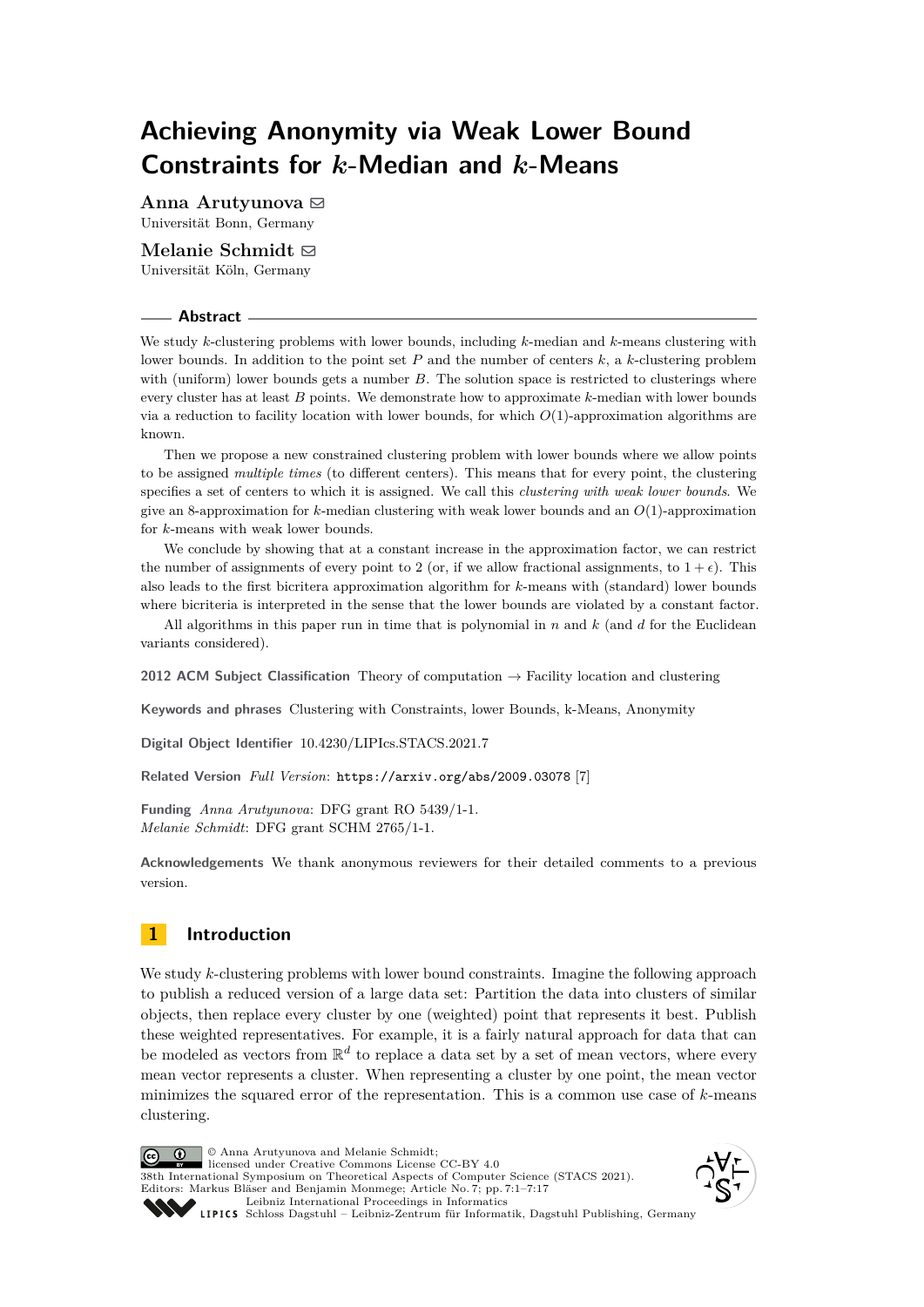## **7:2 Achieving Anonymity via Weak Lower Bound Constraints for** *k***-Median and** *k***-Means**

In this paper, we ask the following: If we want to publish the representatives, it would be very convenient if the clusters were of sufficient size to ensure a certain level of anonymity of the individual data points that they represent. Can we achieve this, say, in the case of *k*-means clustering or for the related *k*-median problem?

Using clustering with lower bounds on the cluster sizes to achieve anonymity is an idea posed by Aggarwal et al. [\[3\]](#page-15-1). They introduce it in the setting of radii-based clustering, and define the *r-gather problem*: Given a set of points *P* from a metric space, find a clustering and centers for the clusters such that the maximum distance between a point and its center is minimized and such that every cluster has at least  $r$  points. They also define the  $(k, r)$ -center problem which is the same problem as the *r*-gather problem except that the number of clusters is also bounded by the given number  $k$ . So the  $(k, r)$ -center problem takes the *k*-center clustering objective but restricts the solution space to clusterings where every cluster has at least *r* points. Aggarwal et al. [\[3\]](#page-15-1) give a 2-approximation for both problems.

We pose the same question, but for sum-based objectives such as *k*-median and *k*-means. Here instead of the maximum distance between a point and its center, the (squared) distances are added up for all points. For a set of points *P* from a metric space and a number *k*, the *k*-median problem is to find a clustering and centers such that the sum of the distances of every point to its closest center is minimized. For *k*-means clustering, the distances are squared, the metric is usually Euclidean, and the centers are allowed to come from all of  $\mathbb{R}^d$ . Now for *k*-median/*k*-means clustering with lower bounds, the situation differs in two aspects. We are given an additional parameter *B* and solutions now satisfy the additional constraint that every cluster has at least  $B$  points<sup>[1](#page-1-0)</sup>. To achieve this, points are no longer necessarily assigned to their closest center but the solution now involves an assignment function of points to centers. The objective then is to minimize the (squared) sum of distances from every point to its assigned center. To the best of the authors' knowledge, *k*-median and *k*-means with lower bounds have not been studied, but for *k*-median, an *O*(1)-approximation follows from known work (see below).

For the related (also sum-based) facility location problem, finding solutions with lower bounds on the cluster sizes appeared in very different contexts. Given sets *P* and *F* from a finite metric space and *opening costs* for the points in *F*, the *facility location problem* asks to partition *P* into clusters and to assign a center from *F* to each cluster such that the sum of the distances of every point to its cluster plus the sum of the opening costs of open centers is minimized. For facility location with lower bounds, an additional parameter *B* is given and every cluster has to have at least *B* points. Karger and Minkoff [\[20\]](#page-16-0) as well as Guha, Meyerson and Munagala [\[13\]](#page-16-1) use relaxed versions of facility location with (uniform) lower bounds as subroutines for solving network design problems. This inspired the seminal work of Svitkina [\[26\]](#page-16-2), who gives a constant-factor approximation algorithm for the facility location problem with (uniform) lower bounds. Ahmadian and Swamy [\[5\]](#page-15-2) improve the approximation ratio to 82.6. Ahmadian and Swamy [\[6\]](#page-15-3) state that the algorithm by Svitkina can be adapted for *k*-median by adequately replacing the first reduction step at the cost of an increase in the approximation factor.

It is often the case that restricting the number of clusters to *k* instead of having facility costs makes the design of approximation algorithms much more cumbersome, in particular when constraints are involved. For example, the related problem of finding a facility location

<span id="page-1-0"></span><sup>1</sup> In the introduction, we stick to uniform lower bounds since this is what we want for anonymity. In the technical part, we also discuss non-uniform lower bounds.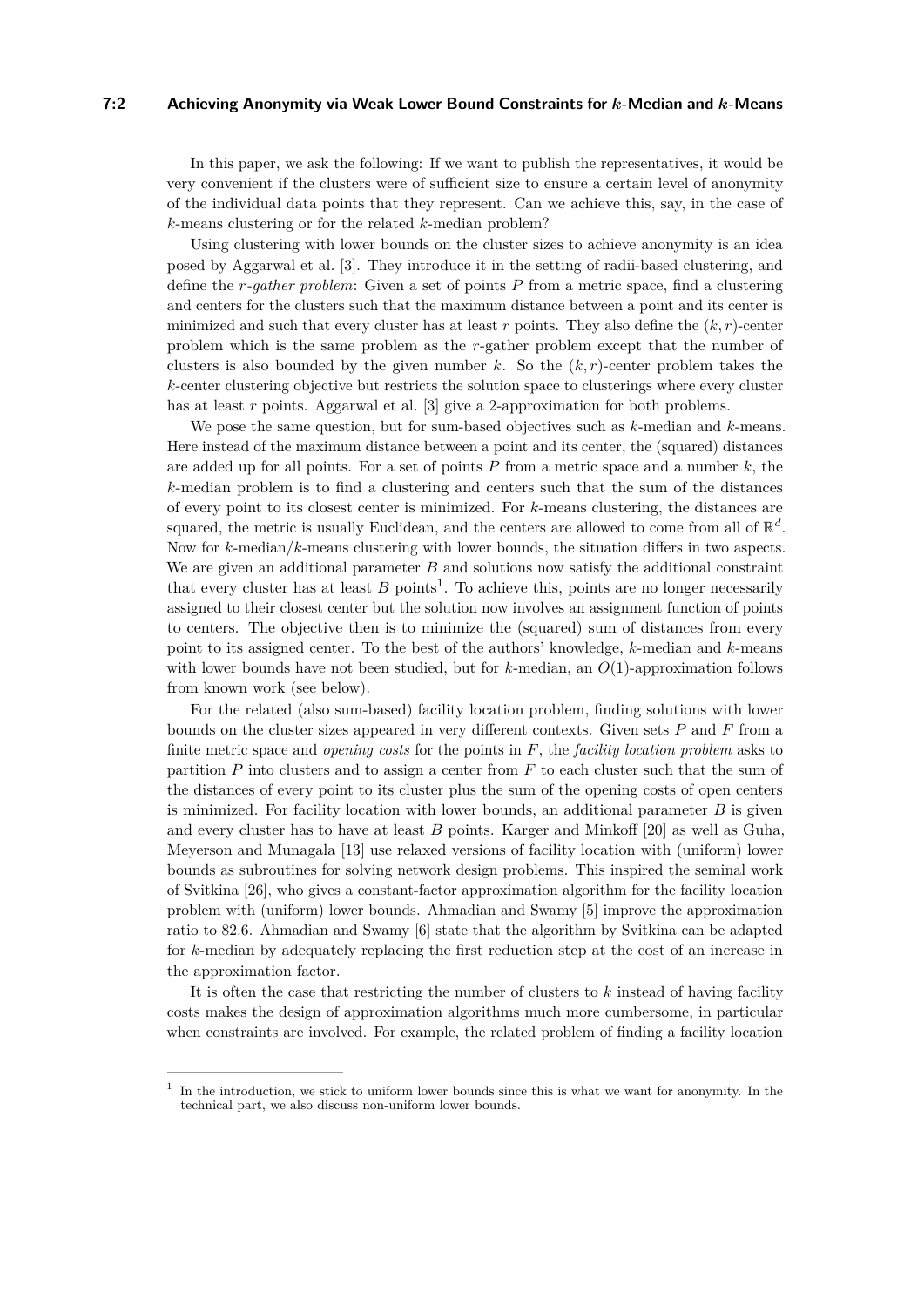

<span id="page-2-0"></span>**Figure 1** On the difference between lower-bounded clustering and weakly lower-bounded clustering.

solution where every cluster has to satisfy an *upper* bound, usually referred to as *capacitated facility location*, can be 3-approximated (see Aggarwal et al [\[2\]](#page-15-4)), but finding a constant-factor approximation for capacitated *k*-median clustering is a long standing open problem [\[1,](#page-15-5) [16\]](#page-16-3).

We demonstrate that the situation for *lower* bounds is different. By a relatively straightforward approach that we borrow from the area of approximation algorithms for hierarchical clustering, we show that approximation algorithms for facility location with lower bounds can be converted into approximation algorithms for *k*-median with lower bounds (at the cost of an increase in the approximation ratio), and this reduction works also for more general *k*-clustering problems including *k*-means. This leaves us with two challenges:

- **1.** The resulting approximation algorithm has a very high approximation ratio.
- **2.** For *k*-means clustering with lower bounds, no bicriteria or true approximation algorithm is known, and the results for standard facility location with lower bounds do not extend to the case for squared Euclidean distances: Both known algorithms for facility location use the triangle inequality an uncontrolled number of times to bound the cost of multiple reassignment steps. Thus the relaxed triangle inequality is not sufficient, as the resulting bound would depend on this number. Also the bicriteria algorithms by Karger and Minkoff [\[20\]](#page-16-0) and Guha, Meyerson and Munagala [\[13\]](#page-16-1) require repeated application of the triangle inequality. Thus, *k*-means with lower bounds needs a new technique.

To tackle these challenges, we define a new variation of lower-bounded clustering that we call *weakly lower-bounded k*-clustering. Here we allow points to be *allocated multiple times*. However a point may not be assigned more than once to the same center. This means that our 'clustering' is not a partitioning into subsets, but consists of not necessarily disjoint clusters (whose union is *P*). Each cluster has to respect the lower bound. To explain this idea, consider Figure [1.](#page-2-0) There are two locations with  $B-1$  points each, and the distance between the two locations is  $\Delta$ . For clustering with a lower bound of *B*, we can only open one center, which results in a clustering cost of  $(B-1)\Delta$  for *k*-median (and  $\Omega(B\Delta^2)$ ) for *k*-means). For clustering with weak lower bound *B*, we allow to assign points multiple times (but only to different centers). For each allocation, we pay the connection cost. In Figure [1,](#page-2-0) this allows us to open two centers while assigning one point from every location to the other location. This costs  $2\Delta$  for *k*-median (and  $\Omega(\Delta^2)$  for *k*-means) for the two extra assignments. So even though we pay for more connections, the overall cost is smaller. This means that clustering with weak lower bounds can have an arbitrarily smaller cost than clustering with lower bounds, and in a way, this is a benefit: it means that we potentially pay less for having the lower bounds satisfied. Of course it also means that the gap between the optimal costs of the two problem variants with (standard) lower bounds and weak lower bounds is unbounded. We obtain the following results.

- We design an 8-approximation algorithm for weakly lower-bounded *k*-median and an *O*(1)-approximation algorithm for weakly lower-bounded *k*-means. The algorithms are conceptually simpler than their counterparts for lower-bounded facility location.
- Then we show that we can adapt the solutions such that every point is assigned to *only*  $\mathbf{r}$ *two centers* at the cost of a constant factor increase in the approximation ratio. We say that a solution has *b*-weak lower bounds if every point is assigned to at most *b* centers, so our results satisfy 2-weak lower bounds.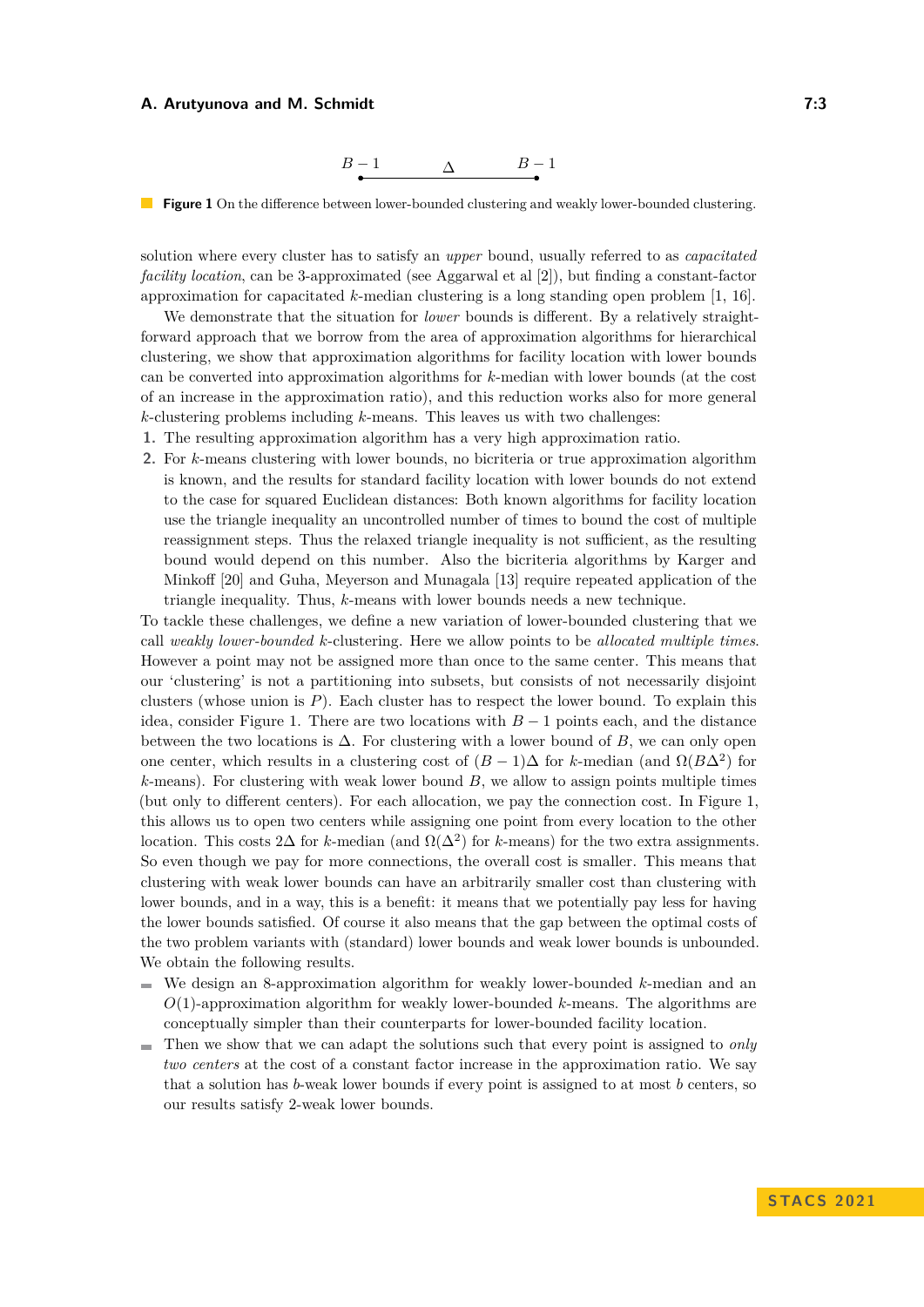#### **7:4 Achieving Anonymity via Weak Lower Bound Constraints for** *k***-Median and** *k***-Means**

- Furthermore, we show that for  $\epsilon \in (0,1)$  we can also get  $O(1/\epsilon)$ -approximate solutions that satisfy  $(1 + \epsilon)$ -weak lower bounds if we allow fractional assignments of points.
- Finally, we show that our result on 2-weak lower bounds also implies a  $(O(1), O(1))$ bicriteria approximation result for lower bounds, where the lower bounds are satisfied only to an extent of  $B/O(1)$ . Applying this result to squared Euclidean distances yields a bicriteria approximation for *k*-means with lower bounds, which is the first to the best of the authors' knowledge.
- Our results also extend to non-uniform lower bounds.

Recall our anonymization goal. When using weakly lower-bounded clustering, we still get the number of clusters that we desire and we also fully satisfy the anonymity requirement. We achieve this by distorting the data slightly by allowing data points to influence two clusters. In the fractional case, we get a solution where every data point is assigned to one main cluster and then contributes an *ϵ*-connection to a different cluster. By this small disturbance of the data set, we can meet the anonymity lower bound requirement for all clusters.

**Techniques.** The proof that *k*-clustering can be reduced to facility location builds upon a known nesting technique from the area of approximation algorithms for hierarchical clustering and is relatively straightforward. Our conceptional contribution is the definition of weakly lower-bounded clustering as a means to achieve anonymity. To obtain constant-factor approximations for weakly lower-bounded clustering, the idea is to incorporate an estimate for the cost of establishing lower bounds via facility costs, approximate a *k*-clustering problem with facility costs and then enforce lower bounds on a solution by connecting the closest *B* −  $\ell$  points to a center which previously only had  $\ell$  points. Similar ideas are present in the literature, which we adapt to our new problem formulation.

The main technical contribution in our paper is the proof that a solution assigning points to arbitrarily many centers can be converted into a solution where every point is assigned at most twice (or  $(1 + \epsilon)$ -times, respectively), not only for *k*-median, but also for *k*-means. The latter means that the proof cannot use subsequent reassignment steps as it is the case in previous algorithms but has to carefully ensure that points are only reassigned once. We can also bypass this problem in the construction of a bicriteria algorithm. Previous bicriteria algorithms for lower bounds do not extend to *k*-means due to using multiple reassignments.

**Related work.** Approximation algorithms for clustering have been studied for decades. The unconstrained *k*-center problem can be 2-approximated [\[11,](#page-16-4) [14\]](#page-16-5) and this is tight under P  $\neq$ NP [\[15\]](#page-16-6). The (*k, r*)-center problem we discussed above is introduced and 2-approximated in [\[3\]](#page-15-1). We also call this problem *k*-center with lower bounds. McCutchen and Khuller [\[25\]](#page-16-7) study *k*-center with lower bounds in a streaming setting and provide a  $(6 + \epsilon)$ -approximation. One can also consider *non-uniform* lower bounds, i.e., every center has an individual lower bound that has to be satisfied if the center is opened. This variant is studied by Ahmadian and Swamy in [\[6\]](#page-15-3) and they give a 3-approximation (for the slightly more general *k-supplier* problem with non-uniform lower bounds).

The facility location problem has a rich history of approximation algorithms and the currently best algorithm due to Li [\[22\]](#page-16-8), achieving an approximation ratio of 1.488, is very close to the best known lower bound of 1.463 [\[12\]](#page-16-9). Bicriteria approximation algorithms for facility location with lower bounds are developed by Karger and Minkoff [\[20\]](#page-16-0) and Guha, Meyerson and Munagala [\[13\]](#page-16-1). Svitkina [\[26\]](#page-16-2) gives the first *O*(1)-approximation algorithm. The core of the algorithm is a reduction to facility location with capacities, embedded in a long chain of pre- and postprocessing steps. Ahmadian and Swamy [\[5\]](#page-15-2) improve the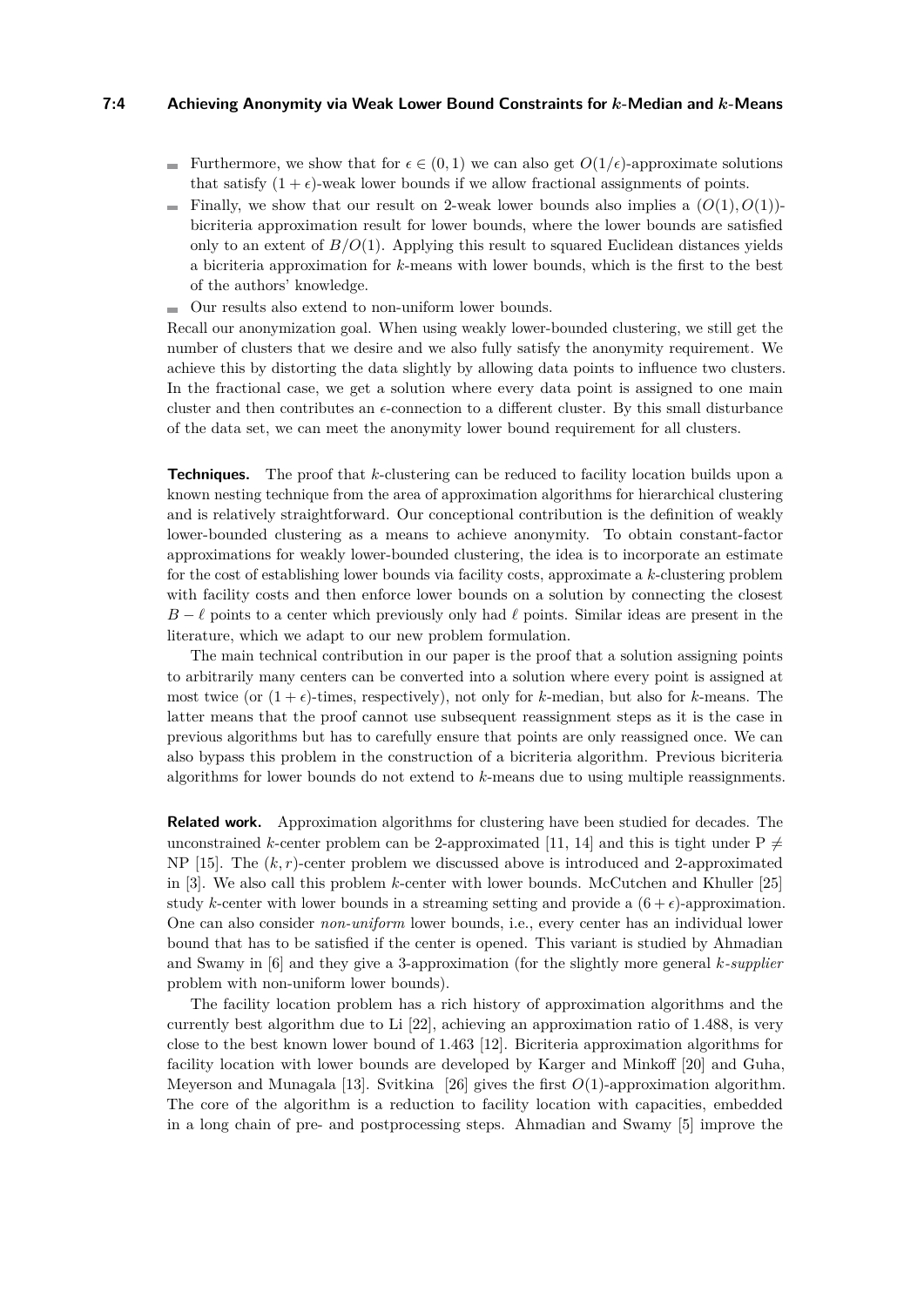approximation guarantee to 82*.*6. For the case of non-uniform lower bounds, Li [\[23\]](#page-16-10) gives an *O*(1)-approximation algorithm. Although we did not discuss this in the introduction because it is less relevant to the anonymity motivation, this result also implies an  $O(1)$ -approximation for *k*-median with non-uniform lower bounds, as we show in the full version of this paper [\[7,](#page-15-0) Appendix A].

The *k*-median and *k*-means problems are APX-hard with the best known lower bounds being  $1+2/e$  [\[18\]](#page-16-11) and 1.0013 [\[8,](#page-15-6) [21\]](#page-16-12). The *k*-median problem can be  $(2.675+\epsilon)$ -approximated [\[9\]](#page-16-13) and the best known approximation ratio for the *k*-means problem is  $6.357 + \epsilon$  [\[4\]](#page-15-7). To the best of the authors' knowledge, *k*-median and *k*-means with lower bounds have not been studied before. For the *k*-median problem, *O*(1)-approximations follow relatively easy from the work on facility location as outlined in the full version [\[7,](#page-15-0) Appendix A] and there is a possible adaptation of the algorithm by Svitkina as mentioned above. The authors are neither aware of an approximation algorithm or bicriteria algorithm for facility location with lower bounds that works for squared metrics, nor of one for *k*-means with lower bounds. We propose a bicriteria result that is applicable to *k*-means.

Finding a polynomial constant-factor approximation algorithm for the *k*-median problem with *upper bounds*, i.e., with capacities, is a long standing open problem. Recently, efforts have been made to obtain FPT approximation algorithms for the problem [\[1,](#page-15-5) [10\]](#page-16-14).

# **2 Preliminaries**

A *k*-clustering problem gets a finite set of input points *P*, a possibly infinite set of possible centers *F*, and a number  $k \in \mathbb{N}$  and asks for a set of centers  $C \subset F$  with  $|C| \leq k$  and a mapping  $a: P \to C$  such that

$$
cost(P, C, a) = cost(C, a) = \sum_{x \in P} d(x, a(x))
$$

is minimized, where  $d: (P \cup F) \times (P \cup F) \to \mathbb{R}^+$  is a distance function that is symmetric and satisfies that  $d(x, y) = 0$  iff  $x = y$ . For the *generalized k-median problem*, the distance *d* satisfies the *α*-relaxed triangle inequality, i.e., for all  $x, y, z \in P \cup F$ , it holds that  $d(x, y) \leq \alpha d(x, z) + \alpha d(y, z).$ 

We define the *k*-median problem as a generalized *k*-median problem with  $P = F$  (finite) and  $\alpha = 1$ , and the *k*-means problem by setting  $F = \mathbb{R}^d$  and  $P \subset F$ , and choosing *d* as the squared Euclidean distance, for which  $\alpha = 2$ . For these two problems, choosing the mapping  $a: P \to C$  is always optimally done by assigning every point to (one of) its closest center(s). A *generalized facility location problem* has the same input as a generalized *k*-median problem except that it gets facility costs  $f : F \to \mathbb{R}$  instead of a number k. The goal is to find a set of centers  $C \subset F$  without cardinality constraint that minimizes  $\sum_{x \in P} d(x, a(x)) + \sum_{c \in C} f(c)$ . We use the term facility location not only if *d* is a metric but also in the case of a distance function satisfying the *α*-relaxed triangle inequality, analogously to the generalized *k*-median problem defined above.

We study generalized *k*-median and generalized facility location problems under side constraints which means that the choice of the mapping *a* is restricted. The side constraints that we study are versions of lower bounded clustering, i.e., they demand that every center gets a minimum number of points that are assigned to it. For clustering with (uniform) lower bounds, the input contains a number *B* and every cluster in the solution has to have at least *B* points. Non-uniform lower bounds are meaningful in the case of a finite set *F* and then, non-uniform lower bounds are given via a function  $B: F \to \mathbb{N}$ . If any points are assigned to a center  $c \in F$  in a feasible solution, then it has to be at least  $B(c)$  points.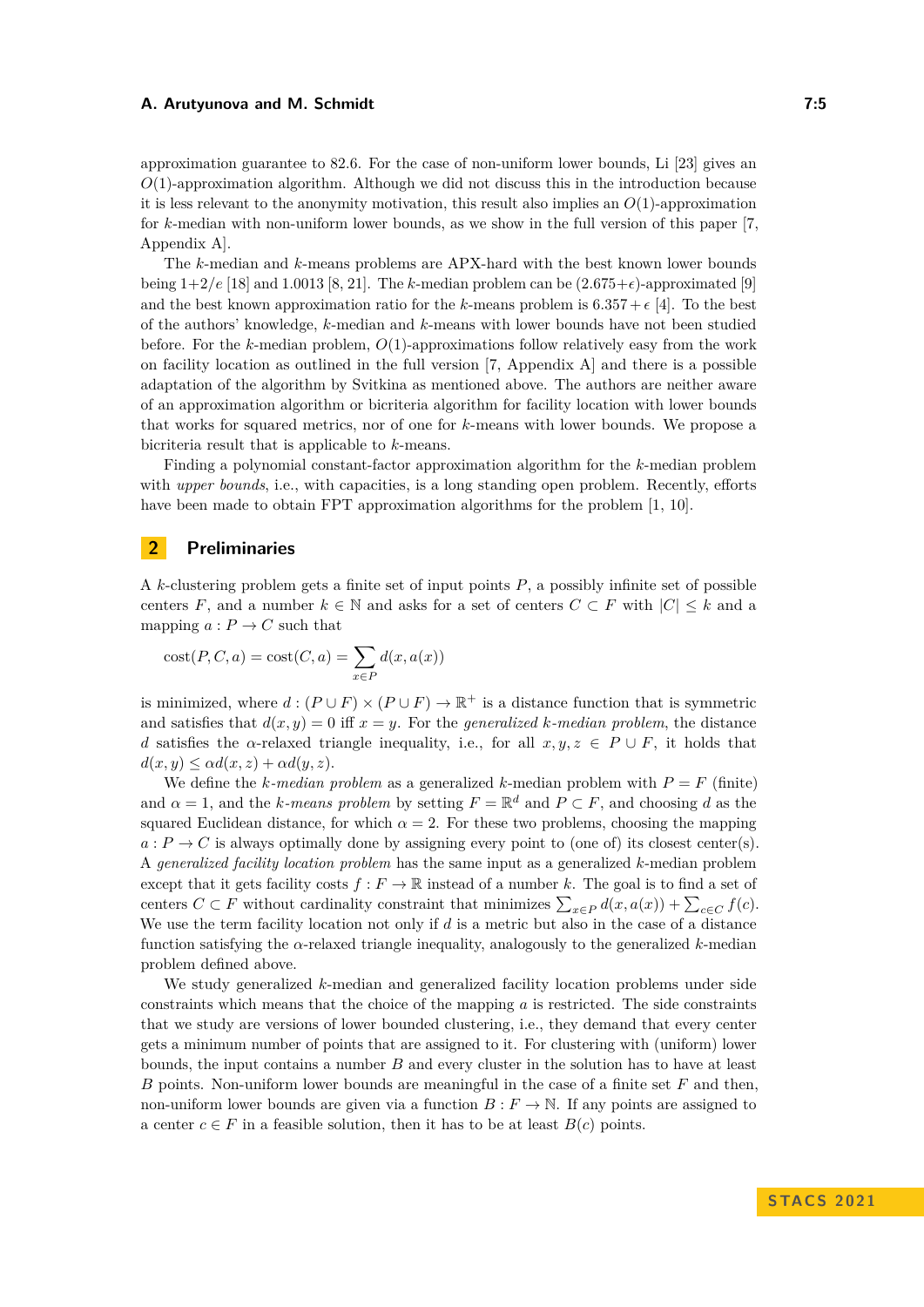#### **7:6 Achieving Anonymity via Weak Lower Bound Constraints for** *k***-Median and** *k***-Means**

When adding constraints, there is a subtle detail in the definition of generalized *k*-median problems for the case  $P = F$ : The question whether the center of a cluster has to be part of the cluster. Notice that without constraints, this makes no difference because assigning a center to a different center than itself cannot be beneficial. When we add lower bounds, this can change. We assume that choosing a center outside of the cluster is allowed and specifically say when the solution is such that centers are members of their clusters.

Our new problem variant called *weakly lower-bounded generalized k-median* is defined as follows. Given an instance of the same form as for the unconstrained generalized *k*median problem plus lower bounds  $B: F \to \mathbb{N}$ , the goal is to compute a set of at most k centers  $C \subset F$  and an assignment  $a: P \to \mathcal{P}(C)$  such that the lower bound is satisfied, i.e.,  $|\{x \in P \mid c \in a(x)\}| \geq B(c)$  for all  $c \in C$  and every point is assigned at least once. If a point is assigned multiple times the distance of the point to all assigned centers is paid by the solution. The total cost of a solution is given by

$$
cost(C, a) = \sum_{x \in P} \sum_{c \in a(x)} d(x, c).
$$

If a solution of a weakly lower-bounded clustering problem satisfies that every point is assigned to at most *b* centers, then we say that the solution satisfies *b*-weak lower bounds.

# **3 Reducing Lower-Bounded** *k***-Clustering to Facility Location**

In this section, we observe that by using a known technique from the area of approximation algorithms for hierarchical clustering, we can turn an approximation algorithm for generalized facility location with lower bounds into an algorithm for generalized *k*-median with lower bounds. The technique is called *nesting*. Given two solutions  $S_1$  and  $S_2$  for the same generalized facility location problem with different number of centers  $k_1 > k_2$ , nesting describes how to find a solution  $S$  with  $k_2$  centers which has a cost bounded by a constant times the costs of  $S_1$  and  $S_2$  and which is *hierarchically compatible* with  $S_1$ , i.e., the clusters in *S* result from merging clusters in  $S_1$ . We use this by computing a solution  $S_1$  with an approximation algorithm for generalized facility location satisfying the lower bounds and a solution  $S_2$  for unconstrained generalized  $k$ -median and then combining them via a nesting step. The resulting solution *S* has at most *k* centers and the clusters result from clusters that satisfy the lower bound – thus they satisfy the lower bound as well. For uniform lower bounds, the execution of this plan is very straightforward, for non-uniform lower bounds we have to be a bit more careful and adjust the nesting appropriately. Since most of this section follows relatively straightforwardly from known work, we defer the details to the full version [\[7,](#page-15-0) Appendix A]. Although the reduction is applicable to generalized *k*-median, this only helps to obtain constant-factor approximations for *k*-median because no approximation algorithms for generalized facility location with lower bounds are known for  $\alpha > 1$ . We get the following statement from combining the (adjusted) nesting results from Lin et al. [\[24\]](#page-16-15) and the approximation algorithms for facility location with uniform lower bounds by Ahmadian and Swamy [\[5\]](#page-15-2) and non-uniform lower bounds by Li [\[23\]](#page-16-10).

 $\triangleright$  **Corollary 1.** *There exist polynomial-time*  $O(1)$ *-approximation algorithms for the k-median problem with uniform and non-uniform lower bounds.*

As a final note we observe that the crucial property of lower bound constraints we use here is *mergeability*: If a uniform lower bound is satisfied for a solution, then merging clusters results in a solution that is still feasible. This is in stark contrast to for example capacitated clustering. Our reduction works for mergeable constraints in general.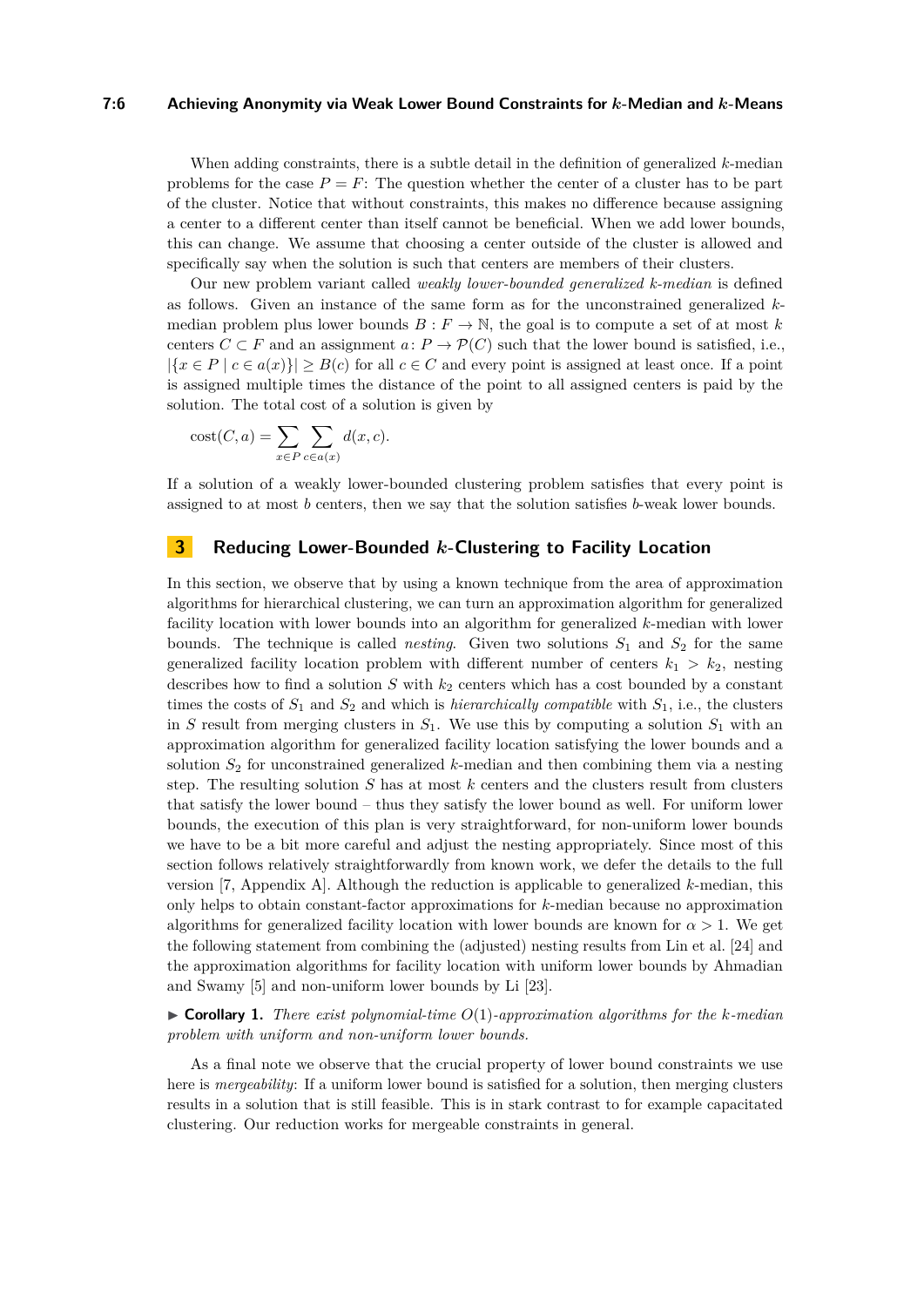# **4 Generalized** *k***-Median with Weak Lower Bounds**

Now we consider a relaxed version of generalized *k*-median with lower bounds where points in *P* can be assigned multiple times. This relaxation does make sense since we have lower bounds on the centers, so it can be more valuable to assign points to multiple centers to satisfy the lower bounds instead of closing the respective centers. To see this we refer to Figure [1.](#page-2-0) We call this problem *generalized k-median with weak lower bounds*.

For ease of presentation, it is sensible to assume that *F* is finite. We observe that we can always set  $F = P$  at a constant increase in the cost function if we are given a uniform lower bound. In particular, we assume in this section that  $F = P$  holds for *k*-means.

 $\blacktriangleright$  **Lemma 2.** Let P be a point set and F be a possibly infinite set of centers. Let  $a: P \to F$ *be a mapping and define*  $a'(x) = \arg \min_{y \in P} d(y, a(x))$ *. Then it holds that* 

$$
\sum_{x \in P} d(x, a'(x)) \le 2\alpha \cdot \sum_{x \in P} d(x, a(x)).
$$

**Proof.** The lemma follows from the relaxed triangle inequality:

$$
\sum_{x \in P} d(x, a'(x)) \le \alpha \sum_{x \in P} \left( d(x, a(x)) + d(a(x), a'(x)) \right) \le 2\alpha \cdot \sum_{x \in P} d(x, a(x)).
$$

To achieve anonymity it is enough to have a uniform lower bound. However if we assume  $F = P$  from the beginning, then our results also hold for *non-uniform lower bounds*, so we consider this more general case in this section.

For standard *k*-median/*k*-means with weak lower bounds we give an 8-approximate algorithm and an *O*(1)-approximate algorithm respectively. Furthermore we show that a solution to generalized *k*-median with weak lower bounds can be transformed into a solution to generalized *k*-median with *2-weak lower bounds* in polynomial time. We show that this transformation increases the cost only by a factor of  $\alpha(\alpha+1)$ . We combine this with the approximation algorithm for standard *k*-median/*k*-means with weak lower bounds and obtain an approximation algorithm for standard *k*-median/*k*-means with 2-weak lower bounds. If we allow fractional assignments we show how to obtain a solution which assigns every point by an amount of at most  $1 + \epsilon$  for arbitrary  $\epsilon \in (0, 1)$ , losing  $\lceil \frac{1}{\epsilon} \rceil \alpha(\alpha + 1) + 1$  in the approximation factor.

<span id="page-6-1"></span>**Computing a solution.** To approximate generalized *k*-median with weak non-uniform lower bounds, we reduce this problem to generalized *k*-median with center costs. In this variant of generalized *k*-median, the input contains both a number *k and* center opening costs  $f: F \to \mathbb{R}^+$ . The objective is then

$$
cost^{f}(C, a) = \sum_{x \in P} d(x, a(x)) + \sum_{c \in C} f(c)
$$

while the solution space is constrained to center sets of size at most *k* as for generalized *k*-median. The reduction that we use works by introducing a center cost of

<span id="page-6-0"></span>
$$
f(c) = \sum_{p \in D_c} d(p, c) \tag{1}
$$

for every point  $c \in F$ . This cost is paid if *c* becomes a center. Here  $D_c$  is the set consisting of the  $B(c)$  nearest points in P to c. The idea for this reduction is adapted from the bicriteria algorithm for lower-bounded facility location presented by Guha, Meyerson and Munagala [\[13\]](#page-16-1) and Karger, Minkoff [\[20\]](#page-16-0).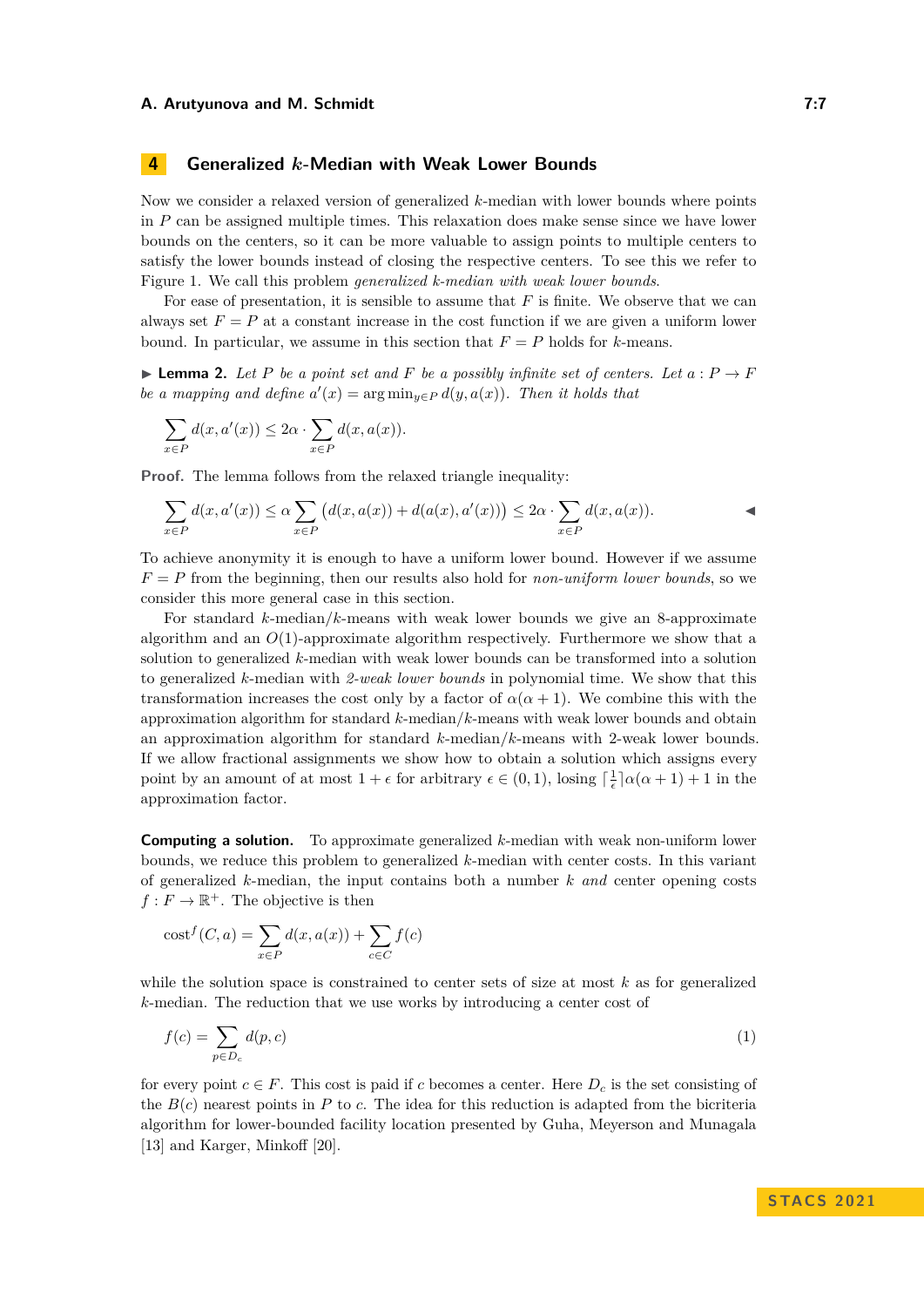## **7:8 Achieving Anonymity via Weak Lower Bound Constraints for** *k***-Median and** *k***-Means**

Note that for a center  $c$  in a feasible solution  $(C, a)$  to generalized  $k$ -median with weak lower bounds, the term  $\sum_{p \in D_c} d(p, c)$  is a lower bound on the assignment cost caused by *c*. This leads to the following lemma.

<span id="page-7-0"></span>▶ **Lemma 3.** *Let OPT' be an optimal solution to the generalized k*-median problem with *center costs as defined in* [\(1\)](#page-6-0) *and*  $OPT = (O, h)$  *be an optimal solution to generalized k*-median with weak lower bounds. It holds that  $cost^f(OPT') \leq 2cost(OPT)$ .

**Proof.** For  $p \in P$  let  $c_p = \operatorname{argmin} \{d(p, c) \mid c \in h(p)\}$  be the closest center to which p is assigned in *OPT*. We define  $h'(p) = c_p$  for all  $p \in P$  and obtain a feasible solution  $(O, h')$  to the generalized *k*-median problem with center cost. Furthermore we have

$$
\operatorname{cost}^f(OPT') \le \operatorname{cost}^f(O, h') = \sum_{c \in O} f(c) + \sum_{p \in P} d(p, h'(p))
$$

$$
= \sum_{c \in O} \sum_{p \in D_c} d(p, c) + \sum_{p \in P} d(p, h'(p))
$$

$$
\le 2 \sum_{p \in P} \sum_{c \in h(p)} d(p, c)
$$

$$
= 2 \operatorname{cost}(OPT).
$$

The second inequality follows from the fact that  $\sum_{c \in O} \sum_{p \in D_c} d(p, c)$  and  $\sum_{p \in P} d(p, h'(p))$ are both lower bounds on the assignment cost of  $OPT$ .

Let (*C, a*) be a solution for the generalized *k*-median problem with center costs. To turn it into a solution for generalized *k*-median with weak lower bounds we have to modify the assignment. Let  $c \in C$  and  $n_c = |a^{-1}(c)|$ . We additionally assign  $m_c = \max\{0, B(c) - n_c\}$ points to *c* to satisfy the lower bound. Let  $S_c \subset D_c$  be the set of points in  $D_c$  which are not assigned to *c*. We choose  $m_c$  points from  $S_c$  and assign them to *c*. This is feasible since we are allowed to assign points multiple times. Let  $(C, a')$  be the corresponding solution.

<span id="page-7-1"></span> $\blacktriangleright$  Lemma 4. It holds that  $\text{cost}(C, a') \leq \text{cost}^f(C, a)$ .

**Proof.** The additional assignment cost for each center  $c \in C$  can be upper bounded by  $\sum_{p \in D_c} d(p, c)$ . We obtain

$$
cost(C, a') \le \sum_{c \in C} \sum_{p \in D_c} d(p, c) + \sum_{p \in P} d(p, a(p))
$$
  
= cost<sup>f</sup>(C, a).

<span id="page-7-2"></span>Lemma [3](#page-7-0) and Lemma [4](#page-7-1) imply the following corollary.

▶ **Corollary 5.** *Given a γ-approximation for the generalized k-median problem with center costs, we get a* 2*γ-approximation for the generalized k-median problem with weak lower bounds in polynomial time.*

For *k*-median, we combine Corollary [5](#page-7-2) with Corollary 5.5 from [\[27\]](#page-16-16) which shows that an algorithm by Jain et al. [\[17\]](#page-16-17) can be used to obtain a 4-approximation for the *k*-median problem with center costs. This gives an 8-approximation for *k*-median with weak lower bounds. For *k*-means, we use the algorithm by Jain and Vazirani [\[19\]](#page-16-18) which was originally designed for *k*-median. However, as outlined in the journal version [\[19\]](#page-16-18), it can be used for  $k$ -means when  $F = P$ , and also for  $k$ -median with center costs. The two extensions are not conflicting and can both be applied to obtain an *O*(1)-approximation for *k*-means with center costs for the case  $F = P$ .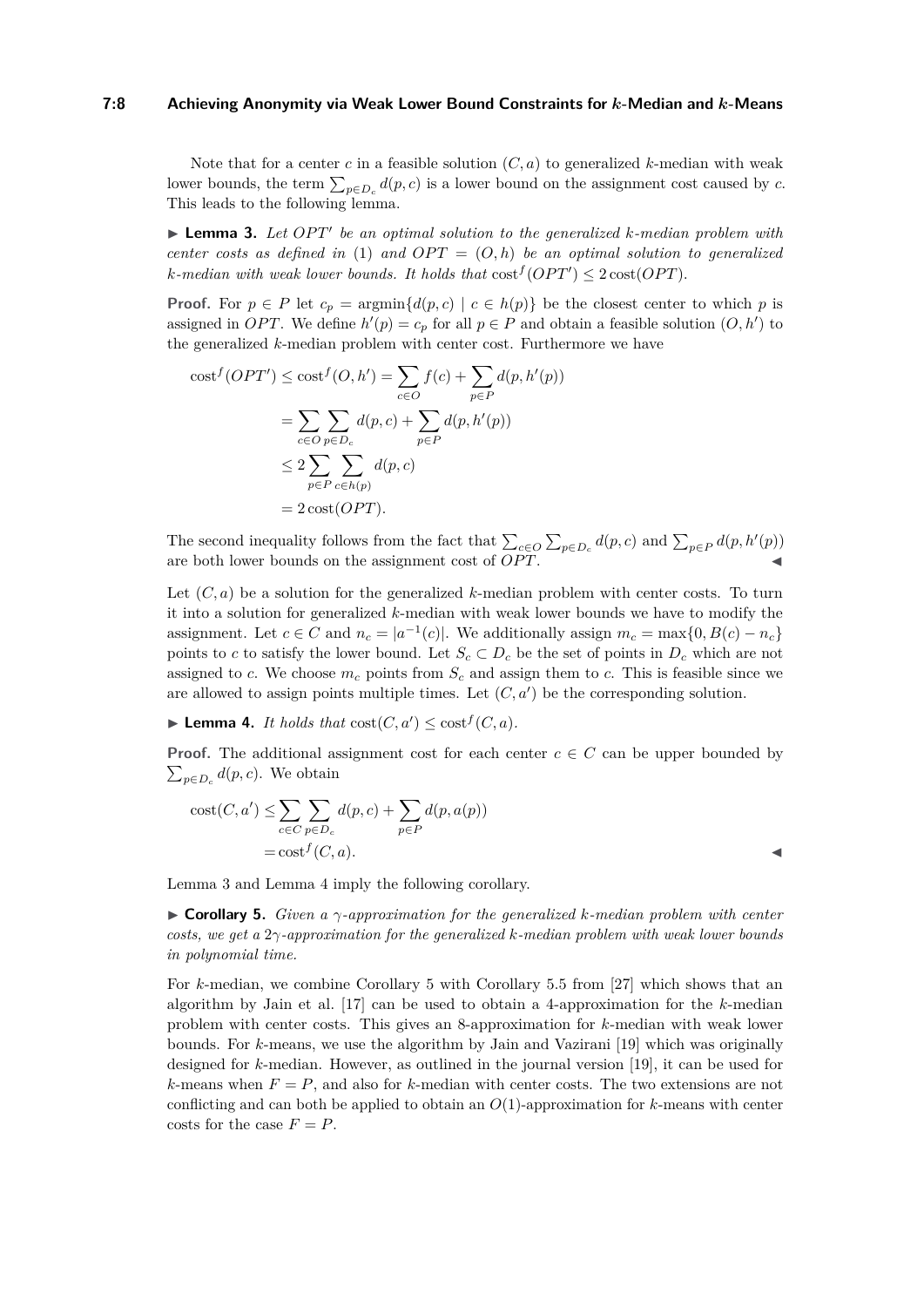# **4.1 Reducing the Number of Assignments per Client**

We see that the solution for standard *k*-median/*k*-means with weak lower bounds computed above can assign a point to all centers in the worst case. The number of assigned centers per point cannot be bounded by a constant. This may not be desirable in the context of publishing anonymized representatives since the distortion of the original data set is not bounded.

However, we show that any solution to the generalized *k*-median problem with weak lower bounds can be transformed into a solution assigning every point at most twice. This increases the cost by a factor of  $\alpha(\alpha + 1)$ . Recall that  $\alpha$  is the constant appearing in the relaxed triangle inequality. This leads to the following theorem.

<span id="page-8-1"></span>▶ **Theorem 6.** *Given a solution* (*C, a*) *to generalized k-median with weak lower bounds, we can compute a solution*  $(C, \tilde{a})$  *to generalized k-median with 2-weak lower bounds (assigning every point at most twice) in polynomial time such that*  $\cos(\widetilde{C}, \widetilde{a}) \leq \alpha(\alpha + 1) \cos(C, a)$ .

**Reassignment process.** We start by setting  $\widetilde{C} = C$  and  $\widetilde{a} = a$  and modify both  $\widetilde{C}$  and  $\widetilde{a}$ until we obtain a feasible solution to generalized *k*-median with 2-weak lower bounds. During the process, the centers in  $\tilde{C}$  are called *currently open*, and when a center is deleted from  $\tilde{C}$ , we say it is *closed*. The centers are processed in an arbitrary but fixed order, i.e., we assume that  $C = \{c_1, \ldots, c_{k'}\}$  for some  $k' \leq k$  and process them in order  $c_1, \ldots, c_{k'}$ . We say that  $c_i$ is *smaller* than  $c_j$  if  $i < j$ .

Let  $c = c_i$  be the currently processed center. By  $P_c$ , we denote the set of points assigned to c under  $\tilde{a}$ . We divide  $P_c$  into three sets  $P_c^1 = \{q \in P_c \mid |\tilde{a}(q)| = 1\}$ ,  $P_c^2 = \{q \in P_c \mid |\tilde{a}(q)| = 2\}$ and  $P_c^3 = \{q \in P_c \mid |\tilde{a}(q)| \geq 3\}$ . Furthermore with  $C(P_c^3)$  we denote all centers which are connected to at least one point in  $P_c^3$  under  $\tilde{a}$ .

If  $P_c^3$  is empty, we are done and proceed with the next center in  $\tilde{C}$ . Otherwise we need to empty  $P_c^3$ . Observe that points in  $P_c^3$  are assigned to multiple centers, so if we delete the connection between one of these points and *c*, the point is still served by some other center. However, doing so may violate the lower bound at *c*. So we have to replace this connection.

As long as  $P_c^3$  is non-empty, we do the following. We pick a center  $d = \min C(P_c^3) \setminus \{c\}$ and a point  $x \in P_c^3$  connected to *d*. We want to assign a point *y* from  $P_d^1$  to *c* to free *x*. For technical reasons, we restrict the choice of *y*: We exclude all points from the subset  $P_d^1 := \{q \in P_d^1 \mid |a(q)| \geq 3 \text{ and } a(q) \cap \{c_1, \ldots, c_{i-1}\} \cap C \neq \emptyset\}, \text{ i.e., all points which were}$ assigned to at least 3 centers under the initial assignment *a*, and where one of these at least 3 centers is still open *and* smaller than *c*.

If  $P_d^1 \setminus P_d^1$  is non-empty, we pick a point  $y \in P_d^1 \setminus P_d^1$  arbitrarily. We set  $\tilde{a}(y) = \{d, c\}$ <br> $\tilde{a}(z) = \tilde{a}(z)$ and  $\tilde{a}(x) = \tilde{a}(x)\setminus\{c\}$ . So *x* is no longer connected to *c*, but to satisfy the lower bound at *c* we replace *x* by *y* (Figure [2\)](#page-8-0). If  $P_d^1 \backslash P_d^1$  is empty, our replacement plan does not work. Instead, we close *d*. This means that *x* is now assigned to one center less, and, if this happens repeatedly, x will at some point no longer be in  $P_c^3$ . Since we close d, all points in  $P_d^1$  have

<span id="page-8-0"></span>

**Figure 2** Connection between  $x \in P_c^3$  and *c* is deleted. A point  $y \in P_d^1$  replaces *x*.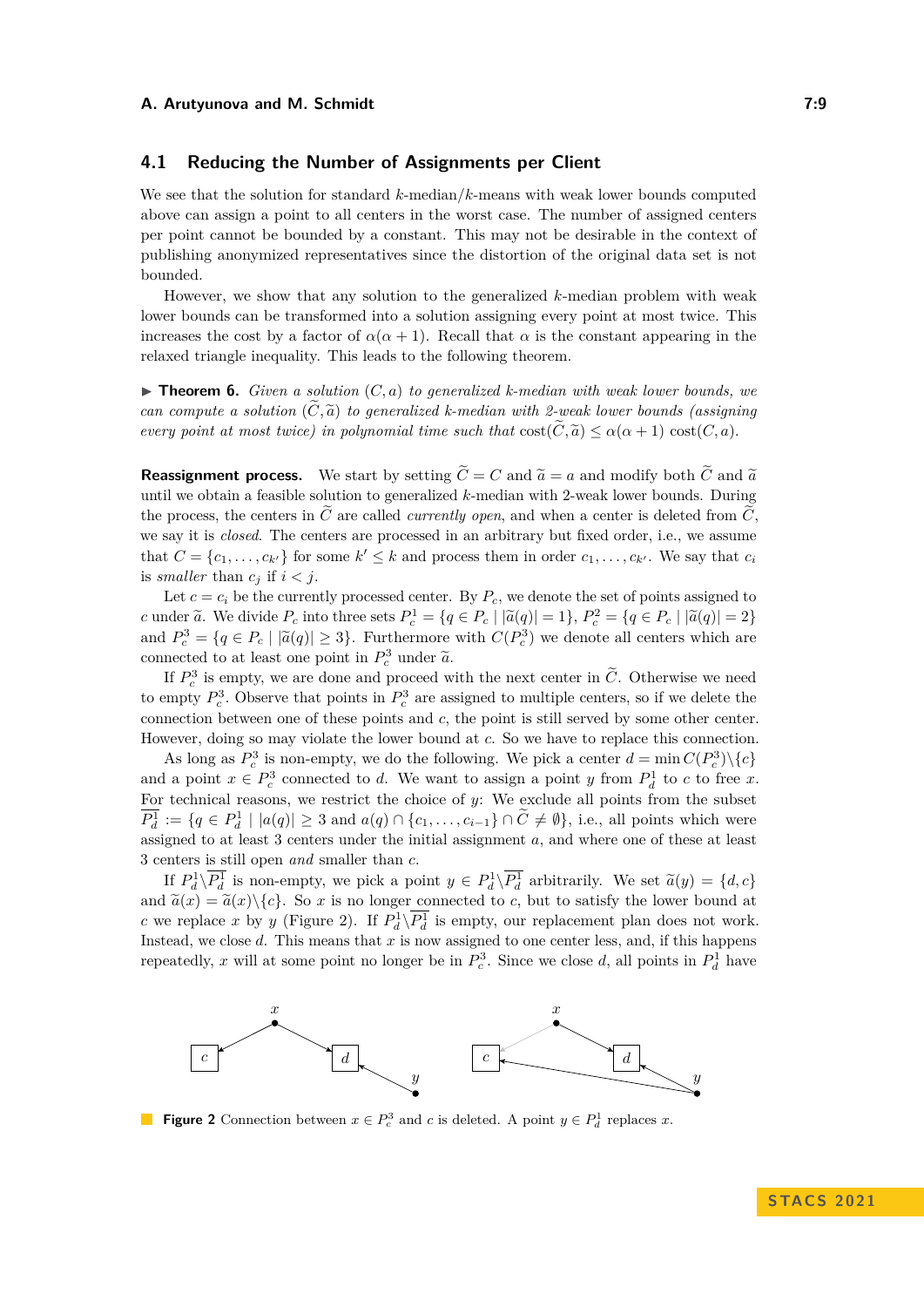**Algorithm 1** Reducing the number of assigned centers per point to two.

<span id="page-9-12"></span><span id="page-9-9"></span><span id="page-9-3"></span><span id="page-9-0"></span> define an ordering on the centers  $c_1 \leq c_2 \ldots \leq c_k$  set  $\widetilde{C} := C$  and  $\widetilde{a} := a$  for all  $c \in C$  $P_c := \{q \in P \mid c \in \tilde{a}(q)\}\$ <br>
5  $P_c^3 := \{q \in P_c \mid |\tilde{a}(q)| \geq 3\}, P_c^i := \{q \in P_c \mid |\tilde{a}(q)| = i\}$  for  $i = 1, 2$ <br>
6  $C(P_c^3) := \bigcup_{q \in P_c^3} \tilde{a}(q)$  for  $i = 1$  to  $l$  do  $\textbf{8} \parallel \textbf{while} \; P^3_{c_i} \neq \emptyset \; \textbf{do}$   $d = \min C(P_{c_i}^3) \setminus \{c_i\}$   $P_d^1 = \{q \in P_d^1 \mid |a(q)| \geq 3 \text{ and } a(q) \cap \{c_1, \ldots, c_{i-1}\} \cap C \neq \emptyset \}$  $\textbf{p} \textbf{1} \textbf{1} \quad | \quad \textbf{if} \ \ P^1_d \backslash P^1_d = \emptyset \textbf{ then }$  $\blacksquare$  **for all**  $q \in P_d^1$   $\left| \begin{array}{c} \hline \end{array} \right|$  let  $e = \min(a(q) \cap C)$   $\left| \begin{array}{c} \end{array} \right| \left| \begin{array}{c} \end{array} \right| \in \text{Set } \widetilde{a}(q) = \{e\}$  delete *d* from  $\widetilde{C}$  and all connections to *d* in  $\widetilde{a}$ **<sup>16</sup> else** 17<br>
18
<br>
L  $\begin{array}{c}\n\text{pick } x \in P_{c_i}^3 \text{ connected to } d \text{ and } y \in P_d^1 \backslash P_d^1 \\
\text{set } \tilde{a}(x) = \tilde{a}(x) \backslash \{c_i\}, \tilde{a}(y) = \{c_i, d\}\n\end{array}$ 

<span id="page-9-13"></span><span id="page-9-10"></span><span id="page-9-2"></span><span id="page-9-1"></span>to be reassigned because they are only connected to *d*. For each  $q \in P_d^1$ , we reassign *q* to the smallest currently open center in  $a(q)$ . Notice that such a center exists and is smaller than *c* because  $P_d^1 = \overline{P_d^1}$  and for every  $q \in \overline{P_d^1}$ , there is at least one center in  $a(q) \cap \tilde{C}$  which is smaller than *c*.

The entire process is described in Algorithm [1.](#page-9-0) It satisfies the following invariants.

<span id="page-9-11"></span> $\blacktriangleright$  **Lemma 7.** Algorithm [1](#page-9-0) computes a feasible solution  $(\widetilde{C}, \widetilde{a})$  to generalized *k*-median with *2-weak lower bounds. Furthermore the following properties hold during all steps of the algorithm.*

- <span id="page-9-4"></span>**1.** *The algorithm never establishes connections for points currently assigned more than once.*
- <span id="page-9-5"></span>**2.** *For any center*  $c \in C$ *,*  $P_c$  *does not change before c is processed or closed.*
- <span id="page-9-6"></span>**3.** If a connection between  $x \in P$  and the currently processed center  $c \in \tilde{C}$  is deleted by the *algorithm, we have from this time on*  $x \notin P_c^3$  *until termination. Moreover*  $P_c^3$  *remains empty after c is processed.*
- <span id="page-9-7"></span>**4.** *While the algorithm processes*  $c \in C$  *we always have*  $c < \min C(P_c^3) \setminus \{c\}$ *. Moreover all currently open centers which are smaller than c remain open until termination.*
- <span id="page-9-8"></span>**5.** *If the algorithm establishes a new connection in Line [14](#page-9-1) or Line [18](#page-9-2) it remains until termination.*

**Proof.** The process terminates: For every iteration of the while loop starting in Line [8,](#page-9-3) either a point is deleted from  $P_{ci}^3$  or there is at least one point  $x \in P_{ci}^3$  for which  $|\tilde{a}(x)|$  is reduced<br>by an *Eurkhaman*  $|\tilde{a}(x)|$  *does not* is representing  $\in P_{ci}^3$ by one. Furthermore  $|\tilde{a}(x)|$  does never increase for any  $x \in P_0^3$ .

The final solution satisfies lower bounds: Every time we delete a connection between a point and a center it either happens because the center is closed or we replace this connection by assigning a new point to it. So the lower bounds are satisfied at all open centers.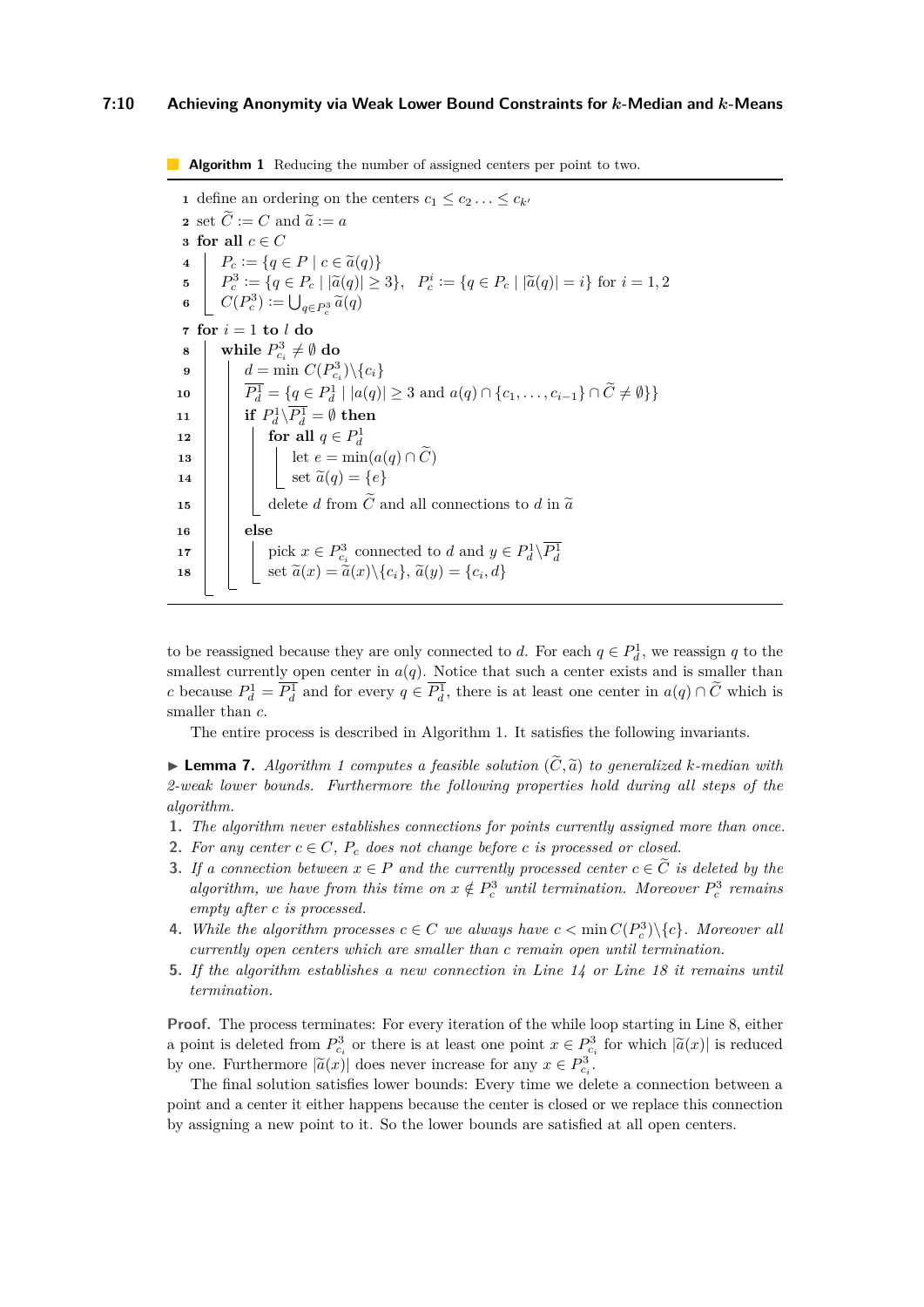#### **A. Arutyunova and M. Schmidt 7:11 A. A. A.** *T***.11 <b>***T.11*

All points stay connected to a center: Assume that the algorithm deletes the connection between a point *p* and the center *d* it is exclusively assigned to. This only happens if at this time *d* is closed by the algorithm. Then *p* is assigned to another center as defined in Line [14.](#page-9-1)

- We conclude that the solution is feasible.
- **Property [1:](#page-9-4)** The algorithm establishes connections in Line [14](#page-9-1) and Line [18](#page-9-2) which always involve a point currently assigned once.
- **Property** [2:](#page-9-5) Let  $c \in C$ . Connections are only changed for the center that is currently processed or for a smaller center which has been processed already. Thus, the algorithm does not add or delete any connections involving *c* before *c* is processed or closed.
- **Property [3:](#page-9-6)** Assume that after the connection between  $x \in P_c^3$  and *c* is deleted by the algorithm,  $x$  is again part of  $P_c^3$ . That would require that the algorithm establishes a new connection for a point which is connected more than once, which does not happen by Property [1.](#page-9-4) For the same reason  $P_c^3$  remains empty after *c* is processed by the algorithm.
- **Property** [4:](#page-9-7) Assume *c* is currently processed by the algorithm and  $d = \min C(P_c^3) \setminus \{c\}$ . We know that at this time  $P_d^3$  is non-empty, which is by Property [3](#page-9-6) only possible if *d* is processed after  $c$ . Thus we have  $c < d$ . This also means that centers can only be closed by the algorithm if they are not processed so far.
- **Property [5:](#page-9-8)** If a connection is deleted, the respective point is either connected to more than two centers or to a center which is closed at this time. A connection in Line [14](#page-9-1) or Line [18](#page-9-2) is established by the algorithm between a point which is at this time assigned exactly once and a center which is already processed or currently processed by the algorithm. Thus the point is from this time on never assigned to more than two centers and the center remains open until termination by Property [4.](#page-9-7) So the necessary conditions for a deletion of this connection are never fulfilled.

We now want to bound the cost of new connections created by the algorithm by the cost of the original solution. Notice that only Line [18](#page-9-2) generates new connections, Line [14](#page-9-1) re-establishes connections that were originally present. So let  $N_c$  be the set of all points newly assigned to *c* by the algorithm in Line [18](#page-9-2) while center *c* is processed. For  $y \in N_c$  let  $d_y$  be the respective center in Line [9](#page-9-9) of Algorithm [1](#page-9-0) and  $x_y$  the point in Line [17](#page-9-10) contained in  $P_c^3$  and connected to  $d_y$ . Using the  $\alpha$ -relaxed triangle inequality, we obtain the following upper bound.

<span id="page-10-0"></span>
$$
d(y,c) \leq \alpha(d(y,x_y) + d(x_y,c)) \leq \alpha\Big(\alpha\big(d(y,d_y) + d(d_y,x_y)\big) + d(x_y,c)\Big)
$$
  
=  $\alpha^2\big(d(y,d_y) + d(d_y,x_y)\big) + \alpha d(x_y,c).$  (2)

We can apply [\(2\)](#page-10-0) to all  $c \in \tilde{C}$  and all  $y \in N_c$ . This yields the following upper bound on the cost of the final solution  $(\widetilde{C}, \widetilde{a})$ .

<span id="page-10-1"></span>
$$
\begin{split} \operatorname{cost}(\widetilde{C}, \widetilde{a}) &= \sum_{c \in \widetilde{C}} \sum_{\substack{y \in P:\\c \in \widetilde{a}(y)}} d(y, c) = \sum_{c \in \widetilde{C}} \Big( \sum_{y \in P_c \setminus N_c} d(y, c) + \sum_{y \in N_c} d(y, c) \Big) \\ &\le \sum_{c \in \widetilde{C}} \Big( \sum_{y \in P_c \setminus N_c} d(y, c) + \sum_{y \in N_c} \alpha^2 (d(y, d_y) + d(d_y, x_y)) + \alpha d(x_y, c) \Big). \end{split} \tag{3}
$$

Expression [\(3\)](#page-10-1) is what we want to pay for. We show in Observation [8](#page-11-0) below that all involved distances contribute to the original cost as well. So in principle, we can bound each summand by a term in the original cost. But what we need to do is to bound the number of times that each term in the original cost gets charged. To organize the counting, we count how many times a specific tuple of a point *z* and a center *f* occurs as  $d(z, f)$  in [\(3\)](#page-10-1). Since it is important at which position a tuple appears, we give names to the different occurrences (also see Figure [3\)](#page-11-1).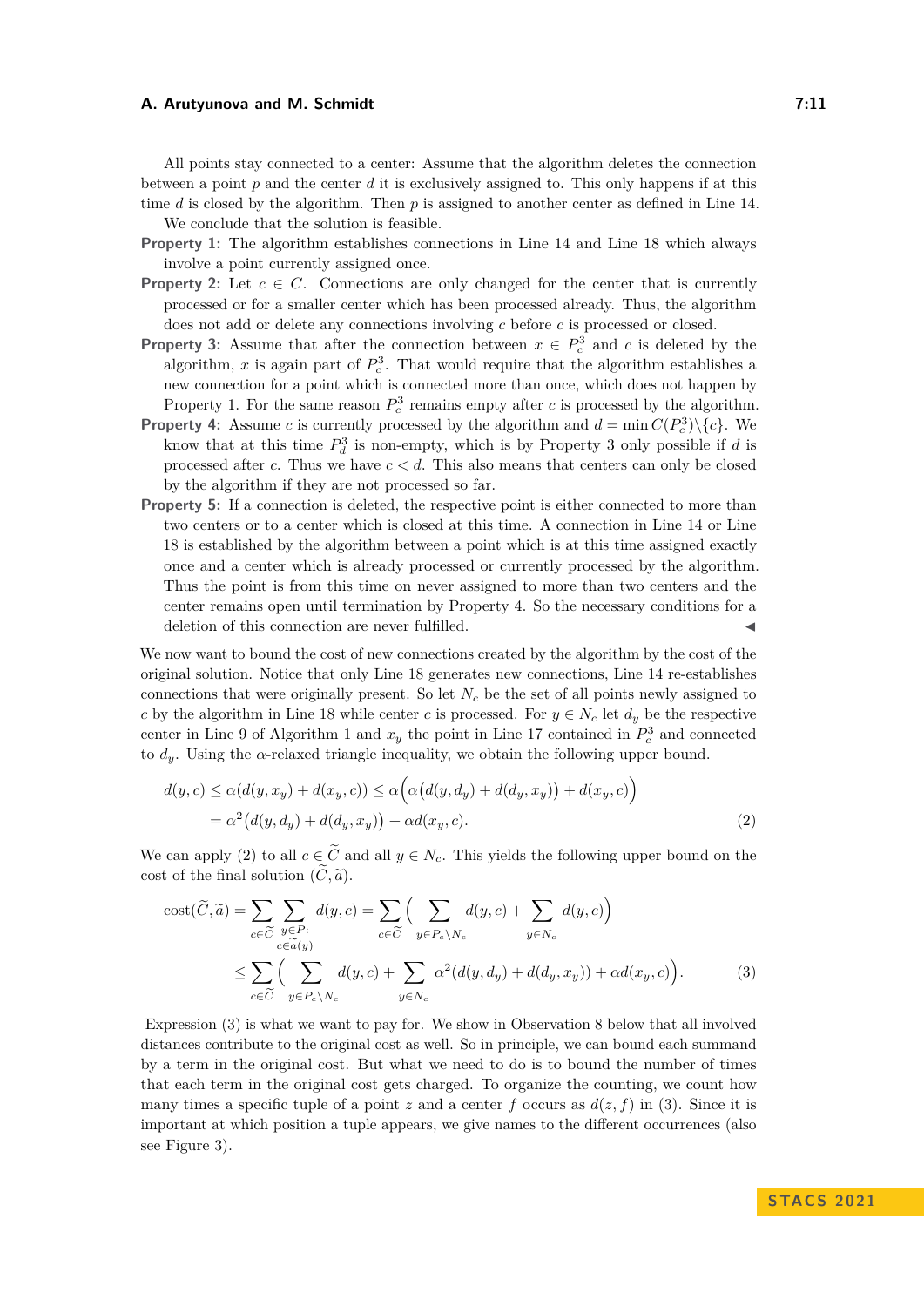#### <span id="page-11-1"></span>**7:12 Achieving Anonymity via Weak Lower Bound Constraints for** *k***-Median and** *k***-Means**



**Figure 3** Bounding the distance between *y* and *c*. The respective distances appear with a factor of  $\alpha$  or  $\alpha^2$ . Tuple  $(x_y, c)$  is of Type 1 and  $(x_y, d_y)$ ,  $(y, d_y)$  are of Type 2.

We say that that a tuple appears as a tuple of Type 0 if it appears as  $d(y, c)$  in [\(3\)](#page-10-1), as tuple of Type 1 if it appears as  $d(x_y, c)$ , and as tuple of Type 2 if it appears as  $d(y, d_y)$ or  $d(d_y, x_y)$ . We distinguish the latter type further by calling a tuple occurring as  $d(y, d_y)$ a tuple of Type 2.1 and a tuple occurring as  $d(x_y, d_y)$  a tuple of Type 2.2. We say that  $(y, d_y)$ ,  $(d_y, x_y)$  and  $(x_y, c)$  *contribute* to the cost of  $(y, c)$ , where by the *cost* of  $(y, c)$  we mean the upper bound on  $d(y, c)$  in [\(2\)](#page-10-0) which we want to pay for.

<span id="page-11-0"></span>▶ **Observation 8.** *If a tuple*  $(z, f)$ *,*  $z \in P$ *,*  $f \in C$ *, occurs as Type 0, 1 or 2, then*  $f \in a(z)$ *, so in particular, d*(*z, f*) *occurs as a term in the cost of the original solution.*

**Proof.** For a center *c* the set  $P_c\backslash N_c$  consists of points which are assigned to *c* by the initial assignment *a* or assigned to *c* while *c* is not processed by the algorithm. The latter can only happen if a connection is reestablished in Line [14](#page-9-1) which requires that the connection was already present in  $(C, a)$ . So Type 0 tuples satisfy the statement.

For Type 1 and 2 tuples, consider  $y \in N_c$  for some center *c* and the respective tuples  $(x_y, c)$ ,  $(y, d_y)$ ,  $(x_y, d_y)$ . Notice that both *y* and  $x_y$  are connected to  $d_y$  the step before *y* is assigned to *c*. By Property [4](#page-9-7) of Lemma [7](#page-9-11) we have  $c < d_y$ . Thus we know by Property [2](#page-9-5) of Lemma [7](#page-9-11) that  $P_{d_y}$  is not changed by the algorithm at least until *y* is assigned to *c*. So  $d_y \in a(y)$  and  $d_y \in a(x_y)$  which proves that Type 2 tuples satisfy the statement. Moreover it holds that  $c \in a(x_y)$  since there is a time where  $x_y \in P_c^3$ . This can, by Property [1](#page-9-4) of Lemma [7,](#page-9-11) only happen if the connection between  $x<sub>y</sub>$  and *c* is already part of  $(C, a)$ . Thus, Type 1 tuples satisfy the statement.

As indicated above, a tuple  $(z, f)$  can contribute to the cost of multiple tuples. Notice that a tuple occurs at most once as a tuple of Type 0 in [\(3\)](#page-10-1). To bound the cost of  $(C, \tilde{a})$  we bound the number of times a tuple appears as Type 1 or Type 2 tuple in [\(3\)](#page-10-1).

<span id="page-11-2"></span>▶ **Lemma 9.** *For all*  $z \in P$ ,  $f \in C$ *, the tuple*  $(z, f)$  *can appear in* [\(3\)](#page-10-1) *at most once as a tuple of Type 1 and at most once as a tuple of Type 2.*

**Proof.** In the following, the tuple whose cost the tuple  $(z, f)$  contributes to will always be named  $(y, c)$ , and we denote the time at which  $y$  is newly assigned to  $c$  by  $t$ .

- **Type 1:** Assume  $(z, f)$  contributes to the cost of  $(y, c)$  as a tuple of Type 1. Then  $f = c$ . Notice that at the time step before *t* we must have  $z \in P_c^3$  and afterwards, *z* is never again contained in  $P_c^3$  by Property [3](#page-9-6) of Lemma [7.](#page-9-11) Thus the pair  $(z, c)$  can never again be responsible for any reassignment to *c*, i.e.,  $(z, c) = (z, f)$  does not contribute to any further cost as a tuple of Type 1.
- **Type 2.1:** Assume that  $(z, f)$  contributes to the cost of  $(y, c)$  as a tuple of Type 2.1. Then  $z = y$ . At the time step before *t*, we have  $y \in P_f^1$ ,  $f \in C(P_c^3)$ , and at time *t*, we have  $y \in P_c^2 \cap P_f^2$ . By Property [5](#page-9-8) of Lemma [7,](#page-9-11) newly established connections are never deleted, so after time *t*, it always holds that  $y \in P_c$ . So even if *y* is in  $P_f$  at a later time, it cannot be in  $P_f^1$  since it is also connected to *c*. So  $(y, f) = (z, f)$  does not contribute to any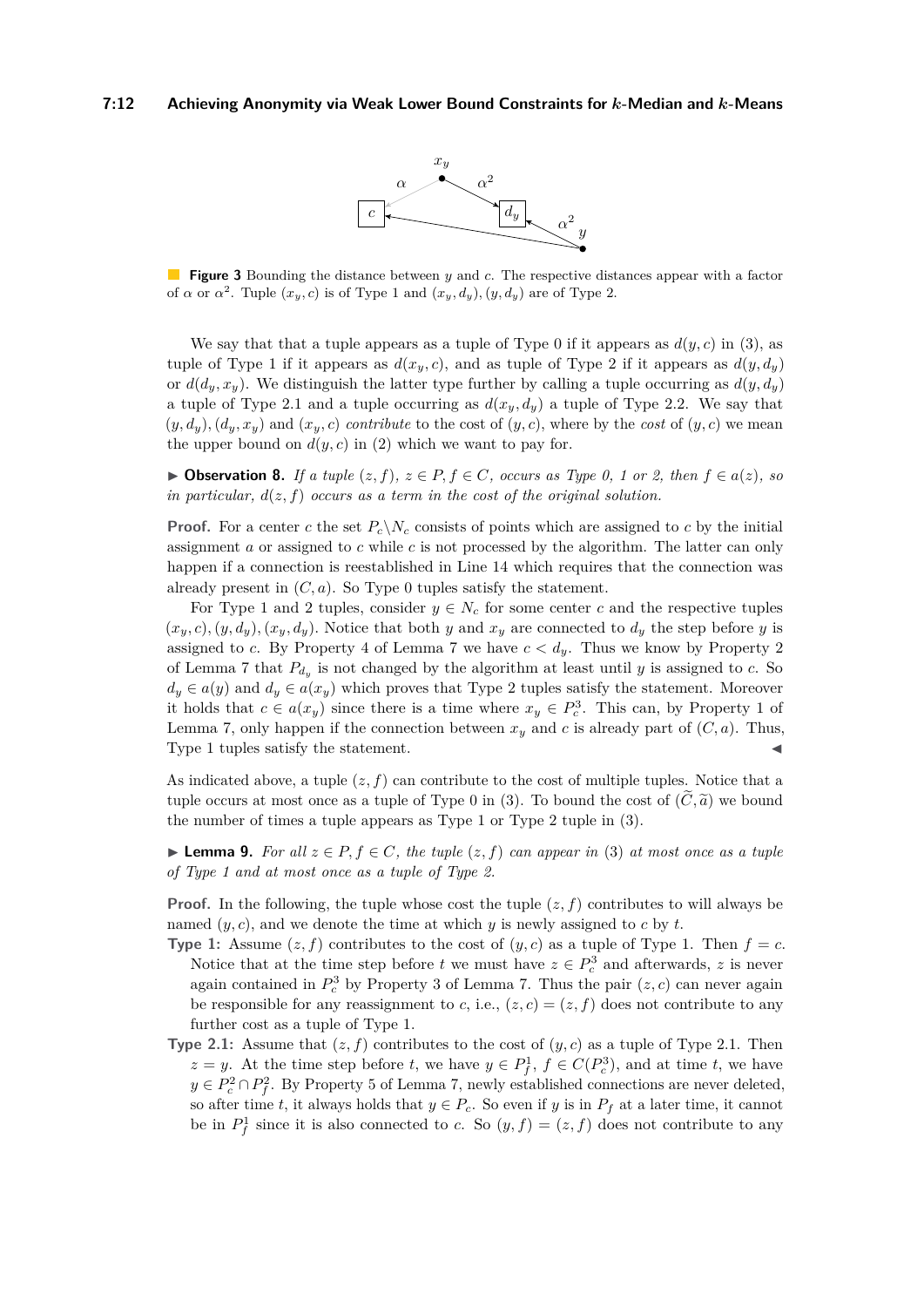#### **A. Arutyunova and M. Schmidt 7:13 A. Arutyunova and M. Schmidt** 7:13

further cost as tuple of Type 2.1. Furthermore by Property [1](#page-9-4) of Lemma [7](#page-9-11) we know that *y* is always assigned to fewer than three centers after *t* which means that  $(y, f)$  does not contribute as tuple of Type 2.2 to the cost of any connection established by the algorithm after *t* either.

**Type 2.2:** Finally we consider the case where  $(z, f)$  contributes to the cost of  $(y, c)$  as a tuple of Type 2.2. At time *t*, the algorithm processes *c*. By the way the algorithm chooses *f* and *z*, we know that  $z \in P_c^3$  (at the beginning of the process, i.e., before *t*) and  $f = \min C(P_c^3) \setminus \{c\}$ . After *t*, Property [3](#page-9-6) of Lemma [7](#page-9-11) implies  $z \notin P_c^3$ , which means that as a tuple of Type 2.2, it can never again contribute to the cost of any tuple containing *c*. Assume instead that it contributes (as Type 2.2) to the cost of a tuple  $(y', c')$  for a center  $c' \neq c$ , and some point  $y' \in P$ . This is supposed to happen after *t*, so *y'* is newly assigned to *c*' at some time  $t' > t$ . Before *c*' is processed, we must always have  $z \in P_{c'}^{3}$  by Property [1](#page-9-4) and [2](#page-9-5) of Lemma [7.](#page-9-11) So in particular, at time  $t < t'$  we have  $c' \in C(P_c^3) \setminus \{c\}$ . Moreover we know that at some time while  $c'$  is processed by the algorithm we have  $f = \min C(P_{c'}^3) \setminus \{c'\}$ . Using Property [4](#page-9-7) of Lemma [7](#page-9-11) we conclude that  $c' < f$ . Which is a contradiction since the algorithm chose *f* and not *c*' at time *t*, i.e.,  $f = \min C(P_c^3) \setminus \{c\}$ must hold. Thus,  $(z, f)$  cannot contribute to the cost of  $(y', c')$  as a tuple of Type 2.2.

It is left to show that  $(z, f)$  cannot contribute to the cost of any  $(y', c')$  as a tuple of Type 2.1 at some time  $t' > t$ . For a contribution as Type 2.1, we would have  $z = y'$  and  $y' \in P_f^1$ . We show that in this case  $y'$  is in fact contained in  $\overline{P_f^1}$ . Remember that at time *t* we have  $y' = z \in P_c^3$  and that this only happens if  $|a(y')| \geq 3$  by Property [1](#page-9-4) of Lemma [7.](#page-9-11) Moreover *c* is still open by Property [4](#page-9-7) of Lemma [7](#page-9-11) and is smaller than  $c'$ . Thus  $c \in a(y') \cap \{e \mid e < c'\} \cap \widetilde{C}$ , which proves  $y' \in \overline{P_f^1}$ . Therefore the algorithm does not assign  $y'$  to  $c'$  (see Lines [11-](#page-9-12)[15\)](#page-9-13) and  $(z, f)$  does not contribute as tuple of Type 2.1 to the cost of any connection established by the algorithm after *t*.

We now know that a tuple only appears at most once as any of the three tuple types. For the final counting, we define *T*0, *T*1 and *T*2 as the sets of all tuples of Type 0, 1 and 2, respectively. We could already prove a bound on the cost now, but to make it slightly smaller and prove Theorem [6,](#page-8-1) we need one final statement.

## <span id="page-12-0"></span>▶ **Lemma 10.** *The set*  $T0 \cap T1 \cap T2$  *is empty.*

**Proof.** Let  $(z, f) \in T_0 \cap T_1 \cap T_2$ . Since  $(z, f)$  is of Type 0, the point *z* must be connected to f in the final assignment  $\tilde{a}$ . We distinguish whether the connection between z and f was deleted at some point by the algorithm or not. If it is not deleted, (*z, f*) cannot be of Type 1 since this would require that *z* is temporarily not assigned to *f*. Otherwise the connection between *z* and *f* was deleted while *f* was processed and later reestablished by the algorithm in Line [14.](#page-9-1)

By assumption the tuple is also of Type 2. Assume it is of Type 2.1 and contributes to the cost of a tuple  $(y, c)$  with  $z = y$ . We know that  $c < f$  by Property [4](#page-9-7) of Lemma [7.](#page-9-11) Consider the time when *z* is newly assigned to *c*. The step before we have  $z \in P_f^1$ . On the other hand while *f* is processed we have  $z \in P_f^3$  in contradiction to Property [1](#page-9-4) of Lemma [7.](#page-9-11)

Assume finally that  $(z, f)$  is of Type 2.2 and contributes to the cost of a tuple  $(y, c)$ . Again we have  $c < f$ . Consider the time  $y$  is newly assigned to  $c$ . The step before we have  $z \in P_c^3$  and, by Property [1](#page-9-4) and [2](#page-9-5) of Lemma [7,](#page-9-11) also  $z \in P_f^3$ . At the time the connection between *z* and *f* is reestablished by the algorithm, both centers are contained in  $a(z) \cap \tilde{C}$ . This is a contradiction to  $c < f = \min(a(z) \cap \tilde{C})$ . This completes the proof.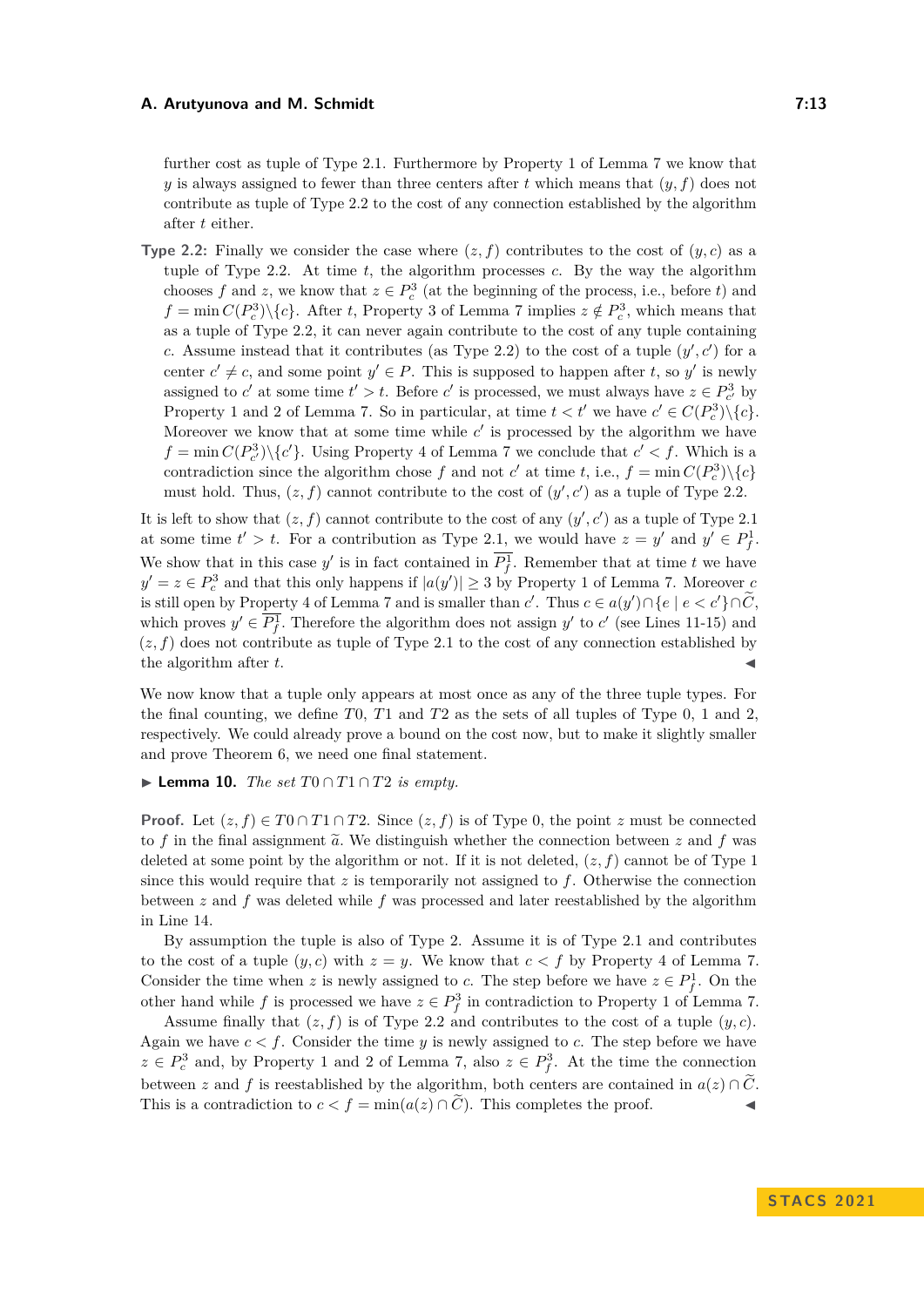#### **7:14 Achieving Anonymity via Weak Lower Bound Constraints for** *k***-Median and** *k***-Means**

**Proof of Theorem [6.](#page-8-1)** Slightly abusing the notation we write  $d(e)$  for a tuple  $e = (z, f)$  by which we mean the distance  $d(z, f)$ . Combining Lemma [9](#page-11-2) and [10](#page-12-0) we obtain

$$
cost(\widetilde{C}, \widetilde{a}) \le \sum_{c \in \widetilde{C}} \left( \sum_{y \in P_c \setminus N_c} d(y, c) + \sum_{y \in N_c} \alpha^2(d(y, d_y) + d(d_y, x_y)) + \alpha d(x_y, c) \right) \tag{3}
$$

<span id="page-13-0"></span>
$$
= \sum_{e \in T0}^{e \in C} d(e) + \alpha^2 \sum_{e \in T2}^{e \in N_c} d(e) + \alpha \sum_{e \in T1}^{e \in N_c} d(e) \tag{4}
$$

<span id="page-13-1"></span>
$$
\leq (\alpha^2 + \alpha)\cos(C, a). \tag{5}
$$

By Lemma [9](#page-11-2) we know that a tuple only appears at most once as any of the three tuple types. We replace [\(3\)](#page-10-1) by summing up the cost of all tuples in  $T_i$  for  $i = 0, 1, 2$  with the respective factor for each type and obtain [\(4\)](#page-13-0).

Finally by Observation [8](#page-11-0) the cost  $d(e)$  for  $e \in T_0 \cup T_1 \cup T_2$  occurs as a term in the original solution and  $T_0 \cap T_1 \cap T_2 = \emptyset$  by Lemma [10,](#page-12-0) which proves [\(5\)](#page-13-1).

So it is possible to reduce the number of assignments per point to two at a constant factor increase in the approximation factor. We can go even further and allow points to be fractionally assigned to centers which poses the question if it is possible to bound the assigned amount by a number smaller than two. Indeed we can prove for every  $\epsilon \in (0,1)$  that we can modify a solution to generalized *k*-median with weak lower bounds such that every point is assigned by an amount of at most  $1 + \epsilon$  and the cost increases by a factor of  $\mathcal{O}(\frac{1}{\epsilon}\alpha^2)$ . Note that even if we allow fractional assignments of points to centers, the centers remain either open or closed, which differentiates our result from a truly fractional solution, where it is also allowed to open centers fractionally. Furthermore, the new assignment assigns every point to at most two centers. It is assigned by an amount of one to one center and potentially by an additional amount of  $\epsilon$  to a second center.

Since we consider fractional assignments we modify our notation and denote with  $\tilde{a}_x^c \in [0,1]$ the amount by which  $x \in P$  is assigned to  $c \in \tilde{C}$ , where  $\tilde{C}$  is the set of centers. Let  $\widetilde{a}_x = \sum_{c \in \widetilde{C}} \widetilde{a}_x^c$  be the amount by which  $x \in P$  is assigned to  $\widetilde{C}$ . The assignment  $\widetilde{a}$  is feasible  $c \in C$ <br>1 f∩ if  $\tilde{a}_x \ge 1$  for all  $x \in P$  and  $\sum_{x \in P} \tilde{a}_x^c \ge B(c)$  for all  $c \in \tilde{C}$ , and its cost is

$$
cost(\widetilde{C}, \widetilde{a}) = \sum_{c \in \widetilde{C}} \sum_{x \in P} \widetilde{a}_x^c d(x, c).
$$

We omit the proof of the following theorem as it is similar to the proof of Theorem [6,](#page-8-1) but to satisfy lower bounds we can only assign an amount of  $\epsilon$  from points which are already assigned once. Therefore we consider suitable sets with  $\lceil \frac{1}{\epsilon} \rceil$  points, which leads to the increase of  $\mathcal{O}(\frac{1}{\epsilon})$  in the approximation factor. For more details we refer to [\[7,](#page-15-0) Appendix C].

<span id="page-13-2"></span>▶ **Theorem 11.** *Given*  $0 \lt \epsilon \lt 1$  *and a solution*  $(C, a)$  *to generalized k-median with weak lower bounds, we can compute a solution*  $(\widetilde{C}, \widetilde{a})$  *to generalized k-median with*  $(1 + \epsilon)$ *-weak lower bounds, i.e.,*  $\tilde{a}_x \leq 1 + \epsilon$  *for all*  $x \in P$  *in polynomial time such that*  $\cos(\tilde{C}, \tilde{a}) \leq$  $(\lceil \frac{1}{\epsilon} \rceil \alpha(\alpha + 1) + 1) \cos(t), a).$ 

On pages [7](#page-6-1)[-8](#page-7-2) we reduce generalized *k*-median with weak lower bounds to generalized *k*-median with center cost and obtain an 8 or *O*(1)-approximation for *k*-median or *k*-means with weak lower bounds, respectively. We combine this with Theorem [6](#page-8-1) to get a solution with 2-weak lower bounds whose cost is a constant factor away from the problem with weak lower bounds. Since weak lower bounds are a relaxation of 2-weak lower bounds, we get: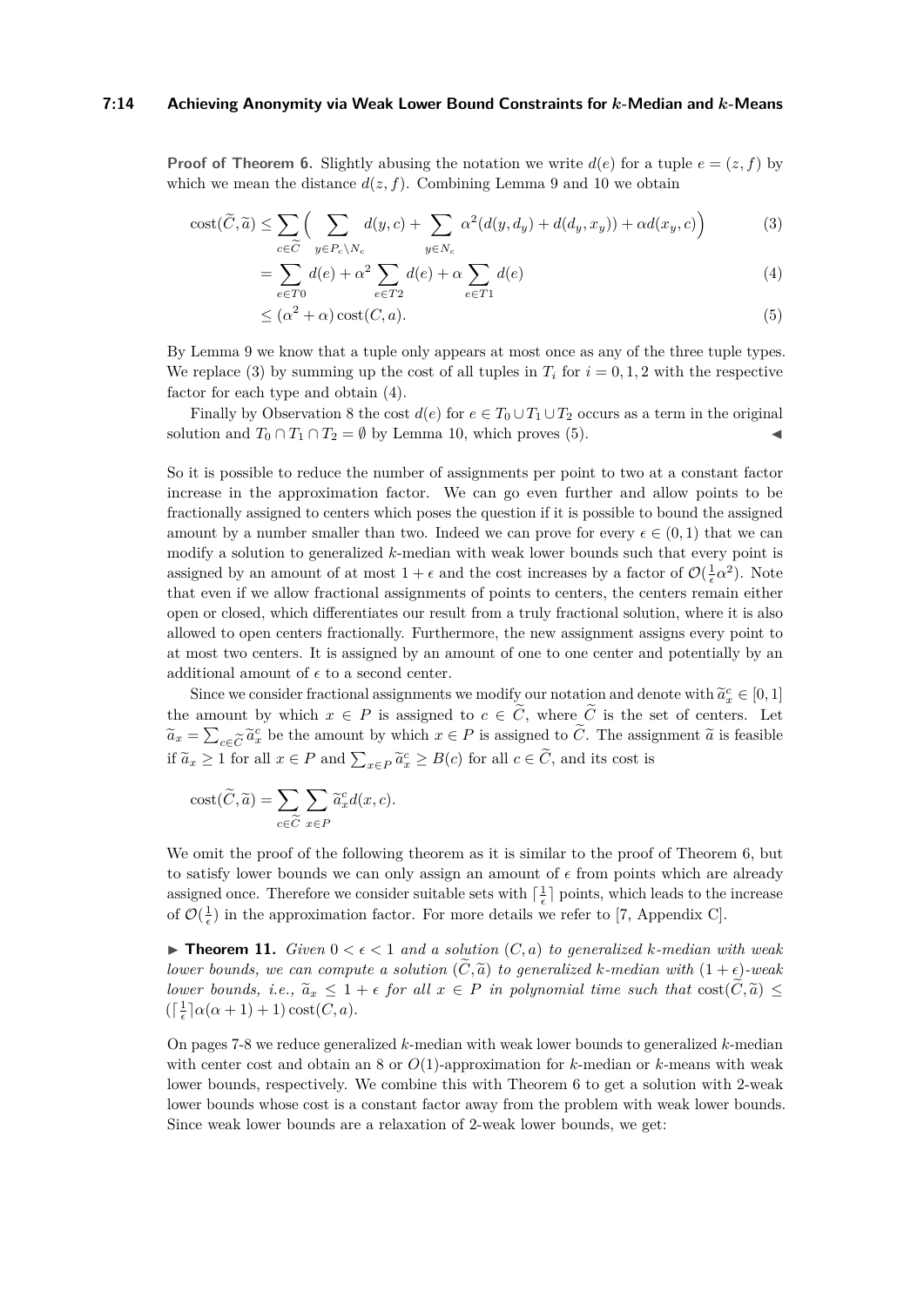#### **A. Arutyunova and M. Schmidt 7:15 A.** Arutyunova and M. Schmidt

**Algorithm 2** A  $(\beta, \gamma \max\{\frac{\alpha\beta}{1-\beta}+1, \frac{\alpha^2\beta}{1-\beta}\})$ -bicriteria approximation algorithm to generalized *k*-median with lower bounds.

**Input :** *γ*-approximate solution (*C, a*) to generalized *k*-median with 2-weak lower bounds,  $C = \{c_1, \ldots, c_{k'}\}$ 

**Output :** Bicriteria solution  $(C', a')$  to generalized *k*-median with lower bounds.

 set  $C' = \emptyset$ ,  $a'(x) = \bot$  for all  $x \in P$ **<sup>2</sup>** *N* = *P* for  $i = 1$  to  $k'$  do  $A_i = \{x \in P \mid c_i \in a(x)\}\$   $B_i = \{x \in A_i \mid a(x) \subset \{c_1, \ldots, c_i\}\} \cap N$  **if**  $A_i \cap N \geq \beta B(c_i)$  **then**   $\left| \quad \right|$  set  $a'(x) = c_i$  for all  $x \in A_i \cap N$   $N = N \setminus A_i$  $\begin{array}{|c|c|c|}\n\hline\n\textbf{9} & \textbf{\textit{C}}' & \textbf{\textit{C}}' \cup \{c_i\} \\
\hline\n\end{array}$ **10 else**  $\left| \quad \right|$  set  $a'(x) = \arg \min_{c \in C'} d(x, c)$  for all  $x \in B_i$ 

<span id="page-14-0"></span>▶ **Corollary 12.** Let OPT be an optimal solution to k-median/k-means with 2-weak lower *bounds. We can compute a solution* (*C, a*) *in polynomial time for*

**1.** *k*-median with 2-weak lower bounds with  $cost(C, a) \leq 16 cost(OPT)$ 

**2.** *k*-means with 2-weak lower bounds with  $cost(C, a) \leq O(1) \cos(OPT)$ .

Combining the results from Section [4](#page-6-1) with Theorem [11](#page-13-2) we obtain:

▶ **Corollary 13.** Let OPT be an optimal solution to k-median/k-means with  $(1 + \epsilon)$ -weak *lower bounds. We can compute a solution* (*C, a*) *in polynomial time for*

**1.** *k*-median with  $(1 + \epsilon)$ -weak lower bounds with  $\text{cost}(C, a) \leq (16\left[\frac{1}{\epsilon}\right] + 8)\text{cost}(OPT)$ 

**2.** *k*-means with  $(1+\epsilon)$ -weak lower bounds with  $\text{cost}(C, a) \leq O(\frac{1}{\epsilon}) \text{cost}(OPT)$ .

# **4.2 A Bicriteria Algorithm to Generalized** *k***-Median with Lower Bounds**

A (*β, δ*)-bicriteria solution for generalized *k*-median with lower bounds consists of at most *k* centers  $C' \subset F$  and an assignment  $a' : P \to C$  such that at least  $\beta B(c)$  points are assigned to  $c \in C'$  by  $a'$  and  $cost(C', a') \leq \delta cost(OPT)$ . Here  $OPT$  denotes an optimal solution to generalized *k*-median with lower bounds.

Given a  $\beta \geq \frac{1}{2}$  and a *γ*-approximate solution to generalized *k*-median with 2-weak lower 2 bounds  $(C, a)$ , we can compute a  $(\beta, \gamma \max\{\frac{\alpha\beta}{1-\beta} + 1, \frac{\alpha^2\beta}{1-\beta}\})$ -bicriteria solution in the following way. Let  $C = \{c_1, \ldots, c_{k'}\}$  for some  $k' \leq k$ . We process the centers in order  $c_1, \ldots, c_{k'}$  and decide if they are open or closed. We say that  $c_i$  is *smaller* than  $c_j$  if  $i < j$ . If we decide that a center *c* is open we directly assign at least  $\lceil \beta B(c) \rceil$  points to *c*. In the beginning all points are unassigned.

Consider center  $c_i$ . Let  $A_i$  be the set of all points assigned to  $c_i$  under  $a$ . We know that  $|A_i| \geq B(c_i)$ . If at least  $\lceil \beta B(c_i) \rceil$  points in  $A_i$  are not assigned so far,  $c_i$  remains open and all currently unassigned points from  $A_i$  are assigned to  $c_i$  (Figure [4\)](#page-15-8). If less than  $\lceil \beta B(c_i) \rceil$ points from *A<sup>i</sup>* are unassigned, the center is closed.

Let *C*<sup> $\prime$ </sup> denote the centers from  $\{c_1, \ldots, c_{i-1}\}$  which are open and  $B_i$  the set of unassigned points from  $A_i$  which are not connected to any center larger than  $c_i$  under  $a$ . To guarantee that all points are assigned at the end, we have to care about points in  $B_i$ . By assumption there are at most  $\left[\beta B(c_i)\right]$  such points. We simply assign a point  $p \in B_i$  to the nearest center  $\arg \min_{c \in C'} d(c, p)$  in  $C'$ .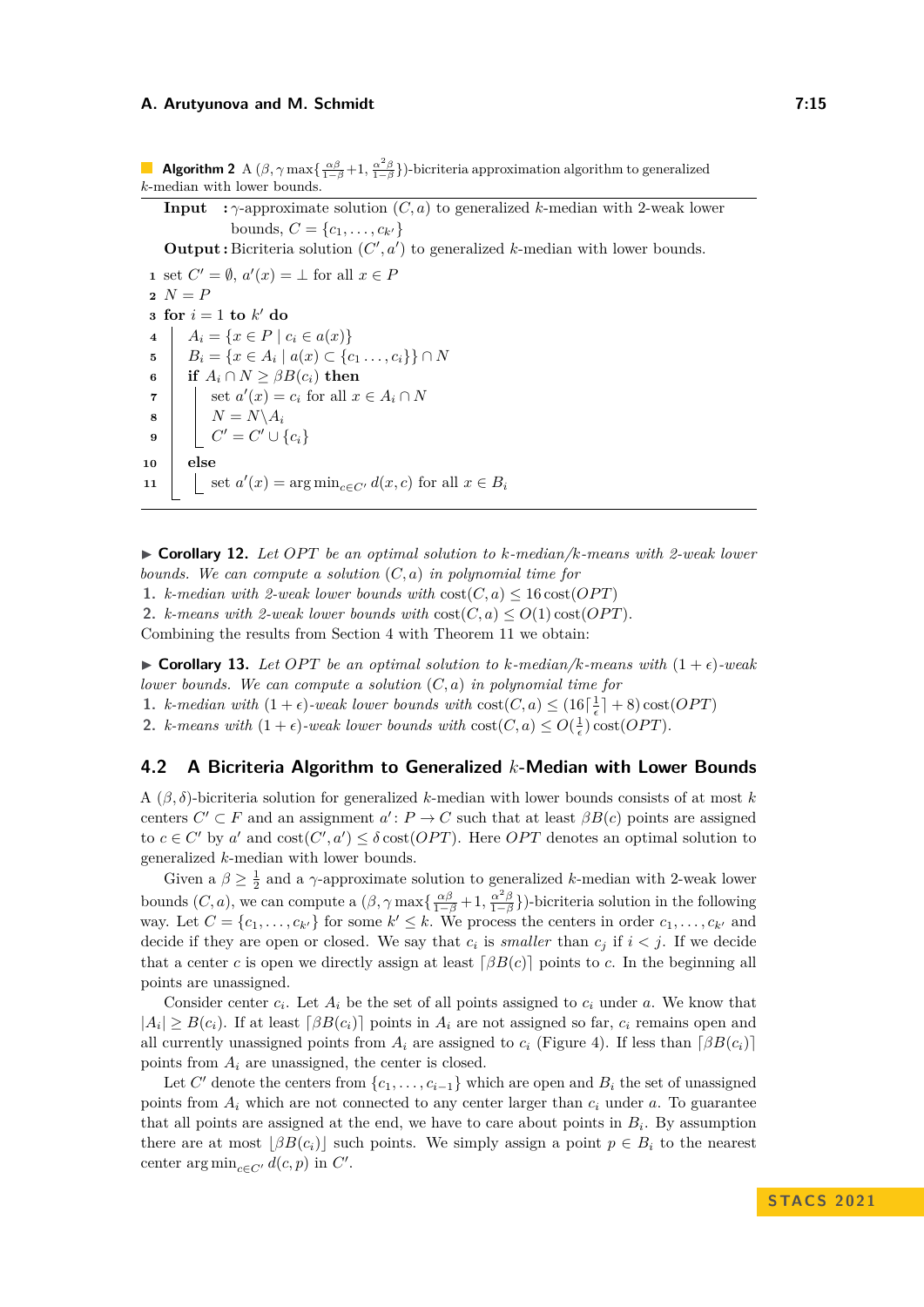<span id="page-15-8"></span>

**Figure 4** Shows the case where  $A_i$  contains at least  $\lceil \beta B(c_i) \rceil$  unassigned points. The three points on the left are already assigned to other centers and the three points on the right are newly assigned to *ci*. The gray connections come from *a*.

The whole procedure is described in Algorithm [2.](#page-14-0) For the proof of the claimed approximation factor we refer to [\[7,](#page-15-0) Appendix D].

 $\triangleright$  **Theorem 14.** *Given a*  $\gamma$ *-approximate solution*  $(C, a)$  *to generalized k-median with 2-weak lower bounds and a fixed*  $\beta \in [0.5, 1)$ *, Algorithm [2](#page-14-0) computes a*  $(\beta, \gamma \max\{\frac{\alpha\beta}{1-\beta} + 1, \frac{\alpha^2\beta}{1-\beta}\})$ *bicriteria solution to generalized k-median with lower bounds in polynomial time. In particular, there exists a polynomial-time*  $(\frac{1}{2}, O(1))$ *-bicriteria approximation algorithm for k-means with lower bounds.*

#### **References**

- <span id="page-15-5"></span>**1** Marek Adamczyk, Jaroslaw Byrka, Jan Marcinkowski, Syed Mohammad Meesum, and Michal Wlodarczyk. Constant-factor FPT approximation for capacitated k-median. In *Proceedings of the 27th Annual European Symposium on Algorithms (ESA)*, pages 1:1–1:14, 2019. [doi:](https://doi.org/10.4230/LIPIcs.ESA.2019.1) [10.4230/LIPIcs.ESA.2019.1](https://doi.org/10.4230/LIPIcs.ESA.2019.1).
- <span id="page-15-4"></span>**2** Ankit Aggarwal, Anand Louis, Manisha Bansal, Naveen Garg, Neelima Gupta, Shubham Gupta, and Surabhi Jain. A 3-approximation algorithm for the facility location problem with uniform capacities. *Mathematical Programming*, 141(1-2):527–547, 2013. [doi:10.1007/](https://doi.org/10.1007/s10107-012-0565-4) [s10107-012-0565-4](https://doi.org/10.1007/s10107-012-0565-4).
- <span id="page-15-1"></span>**3** Gagan Aggarwal, Rina Panigrahy, Tomás Feder, Dilys Thomas, Krishnaram Kenthapadi, Samir Khuller, and An Zhu. Achieving anonymity via clustering. *ACM Transactions on Algorithms (TALG)*, 6(3):49:1–49:19, 2010. [doi:10.1145/1798596.1798602](https://doi.org/10.1145/1798596.1798602).
- <span id="page-15-7"></span>**4** Sara Ahmadian, Ashkan Norouzi-Fard, Ola Svensson, and Justin Ward. Better guarantees for k-means and Euclidean k-median by primal-dual algorithms. In *Proceedings of the 58th Annual Symposium on Foundations of Computer Science (FOCS)*, pages 61–72, 2017. [doi:](https://doi.org/10.1109/FOCS.2017.15) [10.1109/FOCS.2017.15](https://doi.org/10.1109/FOCS.2017.15).
- <span id="page-15-2"></span>**5** Sara Ahmadian and Chaitanya Swamy. Improved approximation guarantees for lower-bounded facility location. In *Proceedings of the 10th International Workshop on Approximation and Online Algorithms (WAOA)*, pages 257–271, 2012. [doi:10.1007/978-3-642-38016-7\\_21](https://doi.org/10.1007/978-3-642-38016-7_21).
- <span id="page-15-3"></span>**6** Sara Ahmadian and Chaitanya Swamy. Approximation algorithms for clustering problems with lower bounds and outliers. In *Proceedings of the 43rd International Colloquium on Automata, Languages, and Programming, (ICALP)*, pages 69:1–69:15, 2016. [doi:10.4230/LIPIcs.ICALP.](https://doi.org/10.4230/LIPIcs.ICALP.2016.69) [2016.69](https://doi.org/10.4230/LIPIcs.ICALP.2016.69).
- <span id="page-15-0"></span>**7** Anna Arutyunova and Melanie Schmidt. Achieving anonymity via weak lower bound constraints for k-median and k-means. [arXiv:2009.03078v2](http://arxiv.org/abs/2009.03078v2).
- <span id="page-15-6"></span>**8** Pranjal Awasthi, Moses Charikar, Ravishankar Krishnaswamy, and Ali Kemal Sinop. The hardness of approximation of Euclidean k-means. In *Proceedings of the 31st International Symposium on Computational Geometry (SoCG)*, pages 754–767, 2015. [doi:10.4230/LIPIcs.](https://doi.org/10.4230/LIPIcs.SOCG.2015.754) [SOCG.2015.754](https://doi.org/10.4230/LIPIcs.SOCG.2015.754).